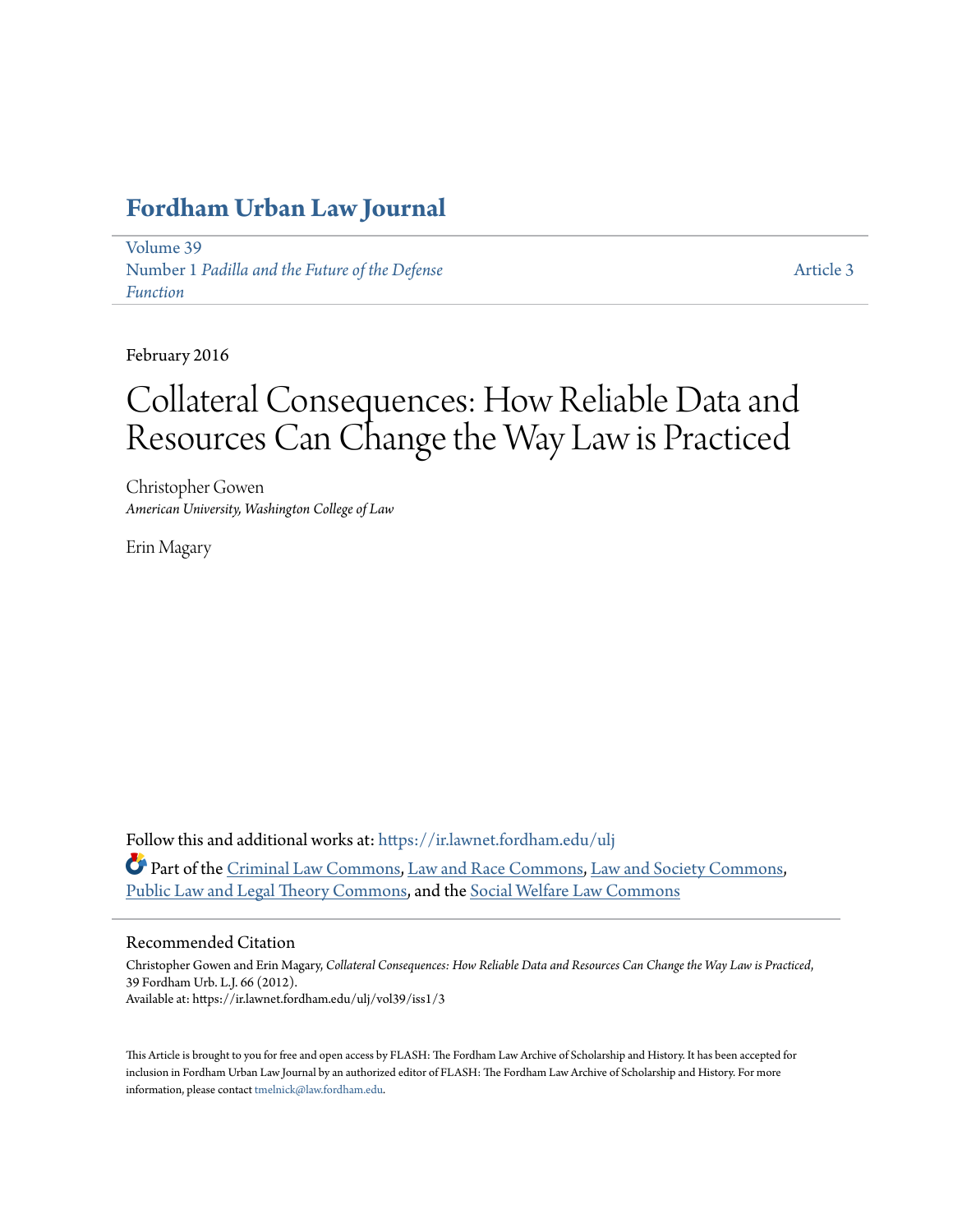## COLLATERAL CONSEQUENCES: HOW RELIABLE DATA AND RESOURCES CAN CHANGE THE WAY LAW IS PRACTICED

Christopher Gowen and Erin Magary\*

| Introduction                                                  |                                                        | 66  |
|---------------------------------------------------------------|--------------------------------------------------------|-----|
| I. Overview of Collateral Consequences' Impact on Convicted66 |                                                        |     |
|                                                               |                                                        |     |
|                                                               | B. Operational Effect of Automatic and Discretionary   |     |
|                                                               |                                                        |     |
|                                                               |                                                        |     |
| II. American Bar Association Collateral Consequence Federal   |                                                        |     |
|                                                               | Grant<br>.                                             | .76 |
|                                                               | III. Impact of Collateral Consequences on Occupational |     |
|                                                               |                                                        |     |
| IV. Reducing Ambiguity in the Statutory Language of           |                                                        |     |
|                                                               |                                                        | 82  |
|                                                               | A. Application of Heightened Rational Basis Review for |     |
|                                                               |                                                        | .82 |
|                                                               | B. Reducing Ambiguity with Clear and Concise           |     |
|                                                               |                                                        | .83 |
|                                                               | C. Providing Clear, Identifiable Expiration Dates for  |     |
|                                                               |                                                        | 85  |
| V. Ethical Obligations and Responsibilities of Defense        |                                                        |     |
|                                                               |                                                        | 85  |
|                                                               |                                                        | 89  |
|                                                               |                                                        |     |

<sup>\*</sup> Christopher Gowen is an Adjunct Professor at American University, Washington College of Law. Erin Magary is an attorney practicing in the District of Columbia. Many thanks to Thomas A. Kroeger, Bar Counsel, The Florida Bar, and Stephanie Alves for her dedicated research and data compilation.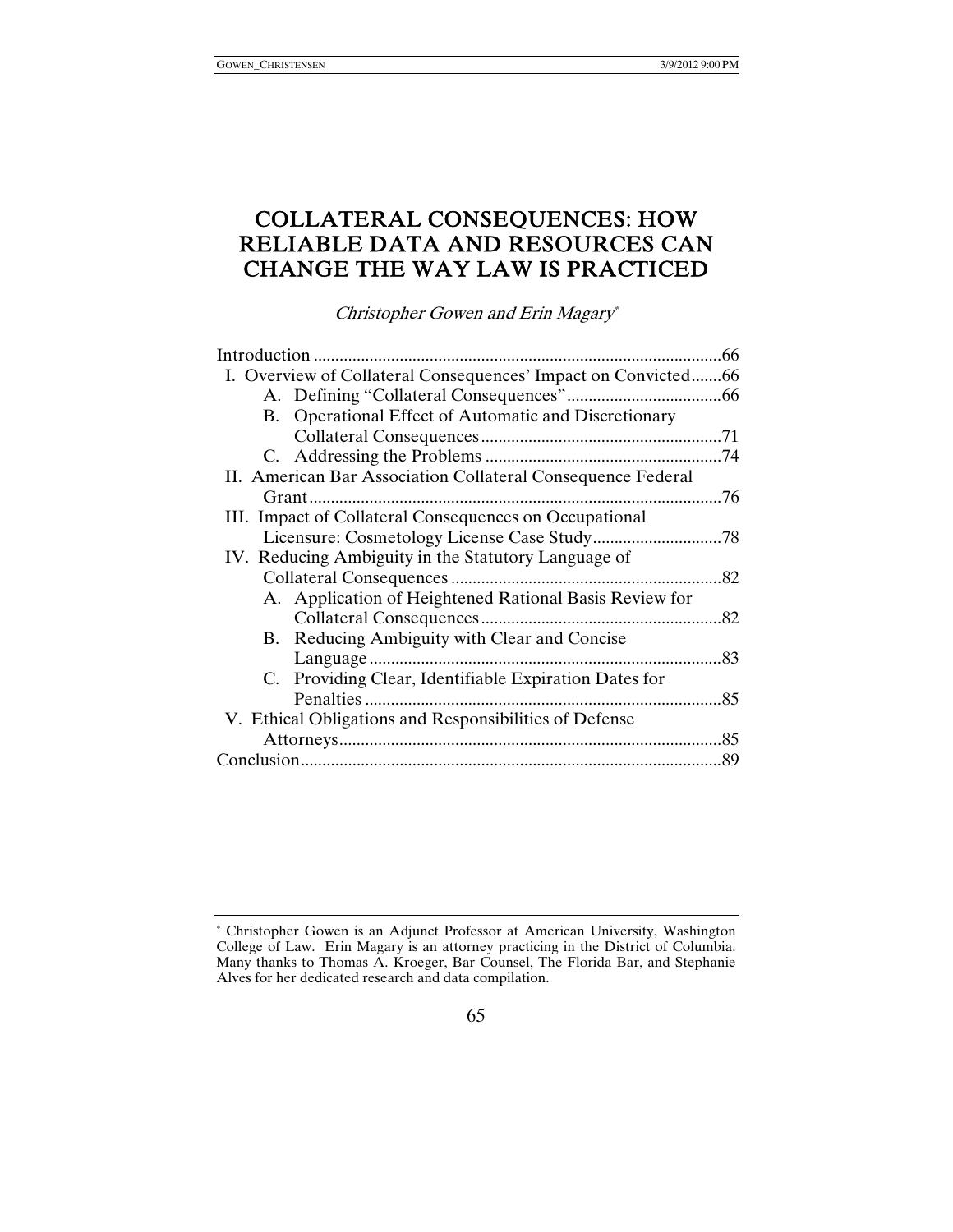#### **INTRODUCTION**

The United States has 7.2 million adults in prison or under correctional supervision, accounting for some 3.1% of the population.1 Ninety-five percent of these convicts will eventually return home and begin to encounter "hidden" consequences.<sup>2</sup> Our economic, legal, and regulatory schemes systematically marginalize people with criminal records by imposing penalties on ex-offenders that are commonly described as the "collateral consequences of criminal convictions." The term "collateral consequences" refers to the denial of rights, privileges, benefits, and opportunities in addition to the sanctions imposed by the original criminal sentence. Many of these consequences haunt ex-offenders for the rest of their lives.

#### I. OVERVIEW OF COLLATERAL CONSEQUENCES' IMPACT ON CONVICTED

The issue of collateral consequences is one of the most hotly debated topics among practitioners, lawmakers, and academics. A persistent problem in studying the issue is the inability of any of these groups, let alone the general public, to determine the sheer volume and scope of these penalties. In the fall of 2009, the National Institute of Justice awarded the American Bar Association (ABA) a grant to address this issue and develop a comprehensive national database of consequences on a state-by-state basis.

#### A. Defining "Collateral Consequences"

Collateral consequences are codified in state and federal statutory codes and administrative regulations. They attach by operation of law or through an act of a government entity, $3$  such as an administrative body, government official, or civil court. Unfortunately, the term "collateral consequences" defies accurate definition and categoriza-

 <sup>1.</sup> Total Correctional Population, OFFICE OF JUSTICE PROGRAMS: BUREAU OF JUSTICE STATISTICS, http://bjs.ojp.usdoj.gov/index.cfm?ty=tp&tid=11 (last visited Oct. 27, 2011).

 <sup>2.</sup> Timothy Hughes & Doris James Wilson, Reentry Trends in the United States, OFFICE OF JUSTICE PROGRAMS: BUREAU OF JUSTICE STATISTICS, http://bjs.ojp.usdoj. gov/content/reentry/reentry.cfm (last visited Oct. 27, 2011) (based on 2002 survey report).

 <sup>3.</sup> For the purposes of this Article, a "government entity" encompasses any executive, legislative, or judicial body exercising adjudicatory authority over the rights, privileges, benefits, or opportunities of an ex-offender. This definition includes state and federal civil courts, public officials, executive agencies and independent agencies, but it *specifically excludes* any criminal sentencing court.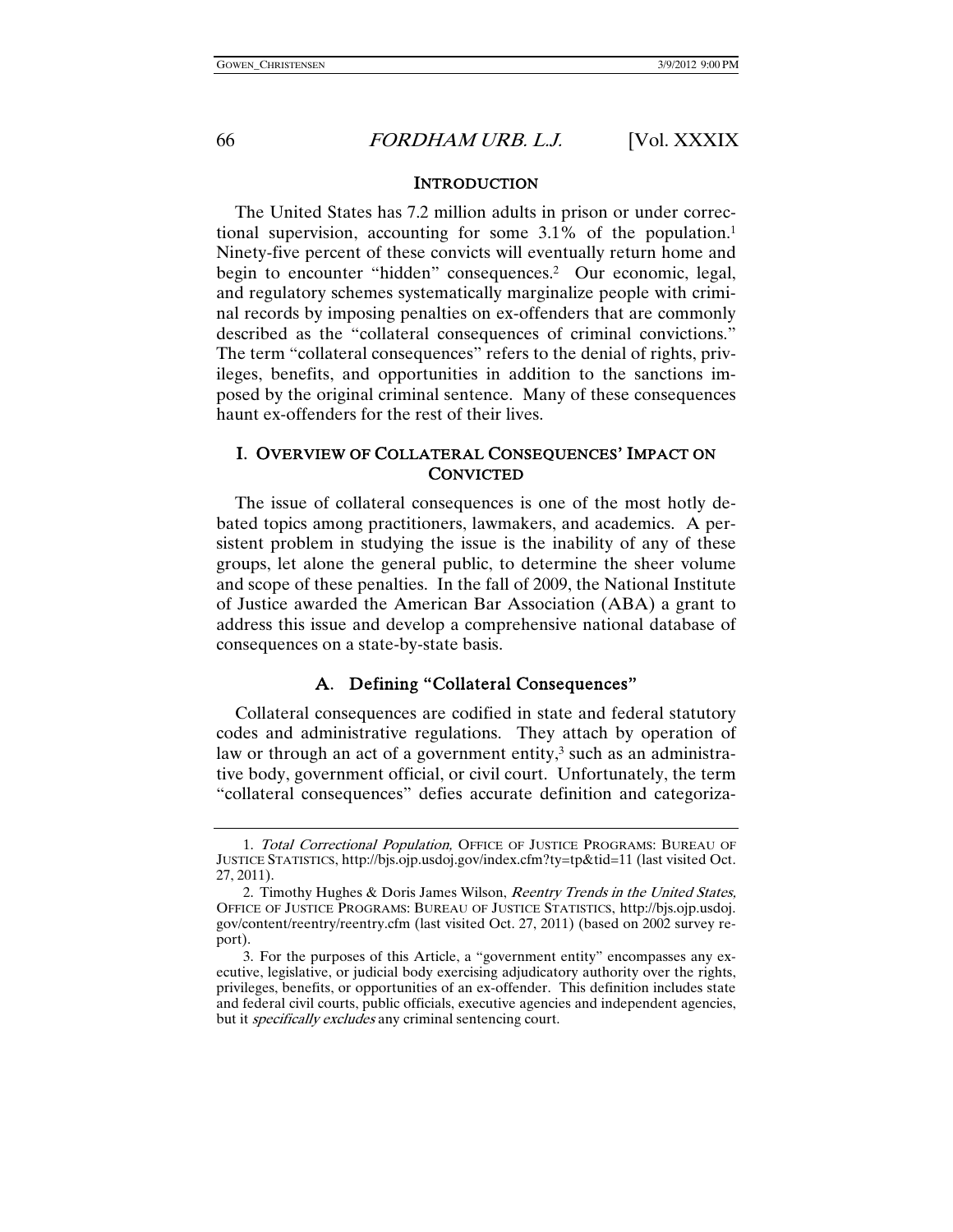tion. The jurisprudence on the matter does not seek to identify the phenomenon or fix its boundaries. Rather, the law has developed from an effort to maximize the authority of regulatory bodies and protect the finality of guilty plea convictions by minimizing the duties of actors within the criminal justice system.4

Collateral consequences can be classified as automatic collateral sanctions or discretionary disqualifications. Automatic collateral sanctions are penalties, disabilities, or disadvantages automatically imposed on an individual as a result of a conviction.5 These sanctions attach by operation of law or through the non-discretionary act of a government entity following notice of conviction. On the other hand, discretionary disqualifications are not mandatory. A government entity is authorized—but not required—to impose the consequence on an ex-offender because of a conviction.6

Both automatic and discretionary consequences raise troubling questions about the fairness of these penalties and the procedures used to impose them. Automatic sanctions are necessarily overbroad, but they are uniformly applied and provide notice to the public of the penalties inevitably resulting from conviction. These sanctions penalize ex-offenders whose convictions might otherwise be mitigated by the factual circumstances of their criminal behavior, the passage of time, or through their efforts toward rehabilitation. On the other hand, discretionary disqualifications nominally protect against the risk of unjustified application by authorizing the government entity to hear evidence and determine whether the penalty is appropriate in any particular case. Agency discretion, however, introduces the risk of unpredictable or arbitrary applications of penalties.

Before hearing evidence on an individual ex-offender, the government entity determines whether the legislature authorizes it to sanc-

<sup>4.</sup> See AMBER HARDESTY, OHIO LEGISLATIVE SERV. COMM'N, BILL ANALYSIS, H.B. 169, 129th Gen. Assemb. (2011) (summarizing the expansive number of occupations over which the different regulatory boards exercise authority over granting, denying, or revoking a license), http://www.lsc.state.oh.us/analyses129/h0169-i-129.pdf; see also OR. REV. STAT. ANN. § 670.280 (West 2009); Margaret Colgate Love, Relief from the Collateral Consequences of a Criminal Conviction: A State-by-State Resource Guide, SENTENCING PROJECT (Dec. 16 2005), http://www.sentencing project.org/doc/File/Collateral%20Consequences/execsumm.pdf.

 <sup>5.</sup> ABA STANDARDS FOR CRIMINAL JUSTICE, THIRD EDITION: COLLATERAL SANCTIONS & DISCRETIONARY DISQUALIFICATION OF CONVICTED PERSS., Standard 19-1.1 (2004), available at http://www.americanbar.org/publications/criminal\_ justice\_section\_archive/crimjust\_standards\_collateral\_blk.html#1.1 [hereinafter ABA COLLATERAL SANCTIONS STANDARDS].

<sup>6</sup>. Id.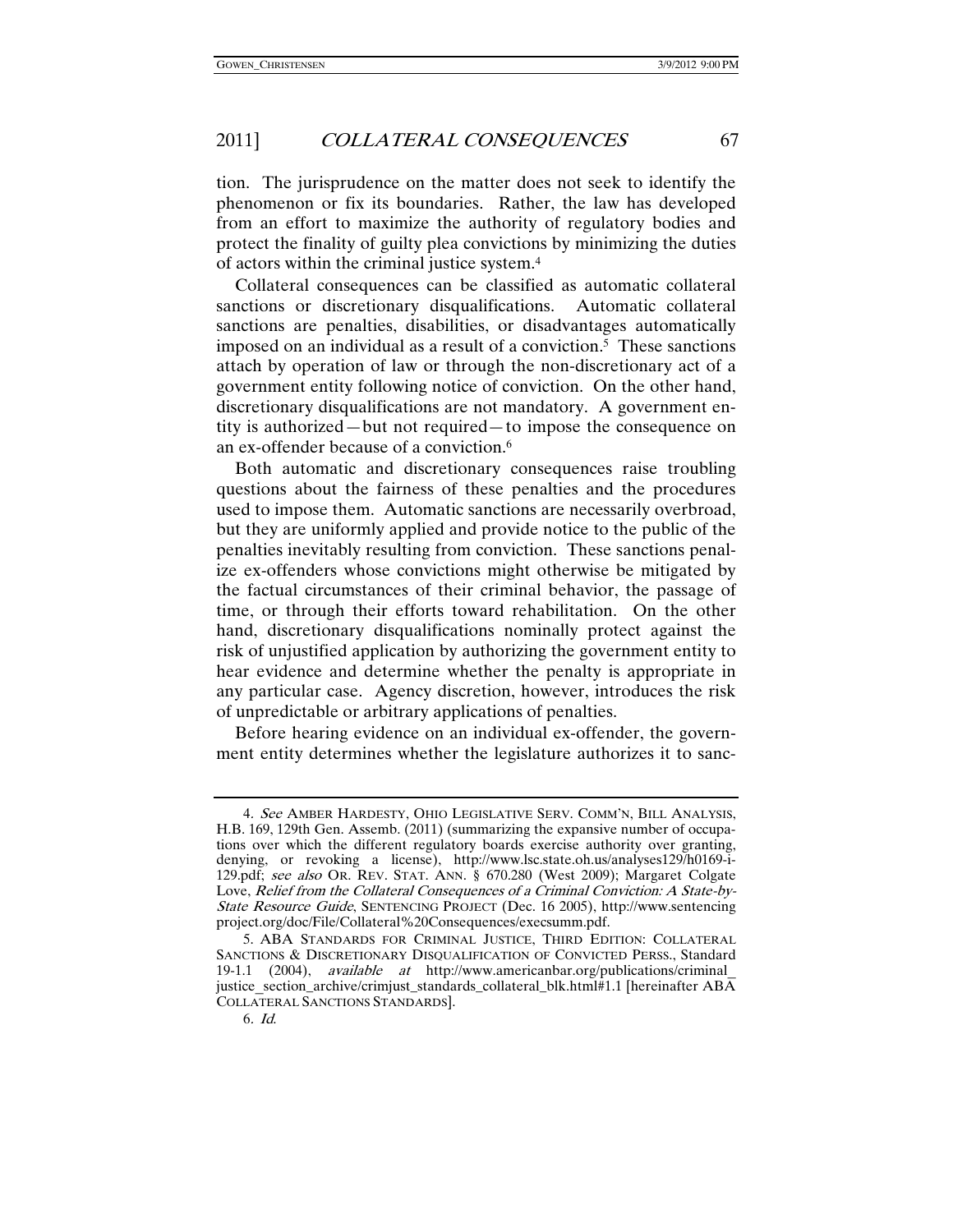tion people convicted of the offense at issue. The government entity makes this categorical determination by interpreting the language of its authorizing statute and deciding whether the offense falls within its permissible scope of authority.7 While the authority to hear evidence and make individualized determinations addresses the concern that automatic sanctions are overbroad, the categorical determination is fraught with uncertainty.

If the government entity has yet to decide whether a particular offense is within the scope of the authorizing statute, a defense attorney in plea negotiations may find it impossible to predict whether consequences may attach and how to advise the client accordingly. This is especially true where the statute is vague or delegates to the agency the power to define the scope of its own authority. For instance, authorizing statutes commonly define a criminal offense as one "reasonably related to the profession."8 If there is no controlling authority on point, a defense attorney's analysis of whether a particular offense would subject a client to sanctions becomes an exercise in mindreading or guesswork.

The duration for which collateral consequence statutes are enforced varies. Some range from a few months to many years, while others simply do not indicate whether the consequence will expire at all.9 Two types of statutes are understood to mean that the consequence can last forever: statutes that explicitly state that the conse-

IOWA CODE § 100D.5(2)(e) (2010).

 <sup>7.</sup> For example, in Vermont, the statutory language states, "[t]he following conduct by a licensed podiatrist constitutes unprofessional conduct. When that conduct is by an applicant or person who later becomes an applicant, it may constitute grounds for denial of licensure: . . . conviction of a crime related to the profession." Vt. Stat. Ann. tit. 26, § 375 (b)(5) (West 2003) (amended 2011). Iowa's code provides that the state fire marshal shall

<sup>[</sup>r]evoke, suspend, or refuse any license granted pursuant to this chapter when the licensee fails or refuses to pay an examination, license, or renewal fee required by law or when the licensee is guilty of any of the following acts or omissions: . . . Conviction of a felony related to the profession or occupation of the licensee.

<sup>8</sup>. See, e.g., ALA. ADMIN. CODE r. 536-X-7.01(4)(2011); HAW. REV. STAT. § 436B-10(a)(5) (2010); 225 ILL. COMP. STAT. ANN. 15/15.1 (West 2011); IOWA CODE § 100D.5(2)(e) (2011); OHIO ADMIN. CODE 4765-8-01(A)(11) (2011); 63 PA. CONS. STAT. ANN. § 485.21(15) (West 2011); VT. STAT. ANN. tit. 26, § 375 (West 2003) (amended 2011).

<sup>9</sup>. Compare ARK. CODE ANN. § 6-51-609 (West 2011) (which does not state any duration for the consequence), with OKLA. STAT. ANN. tit. 85, § 41(A)(5) (West 2010) (repealed 2011) (specifying that the duration is for seven years).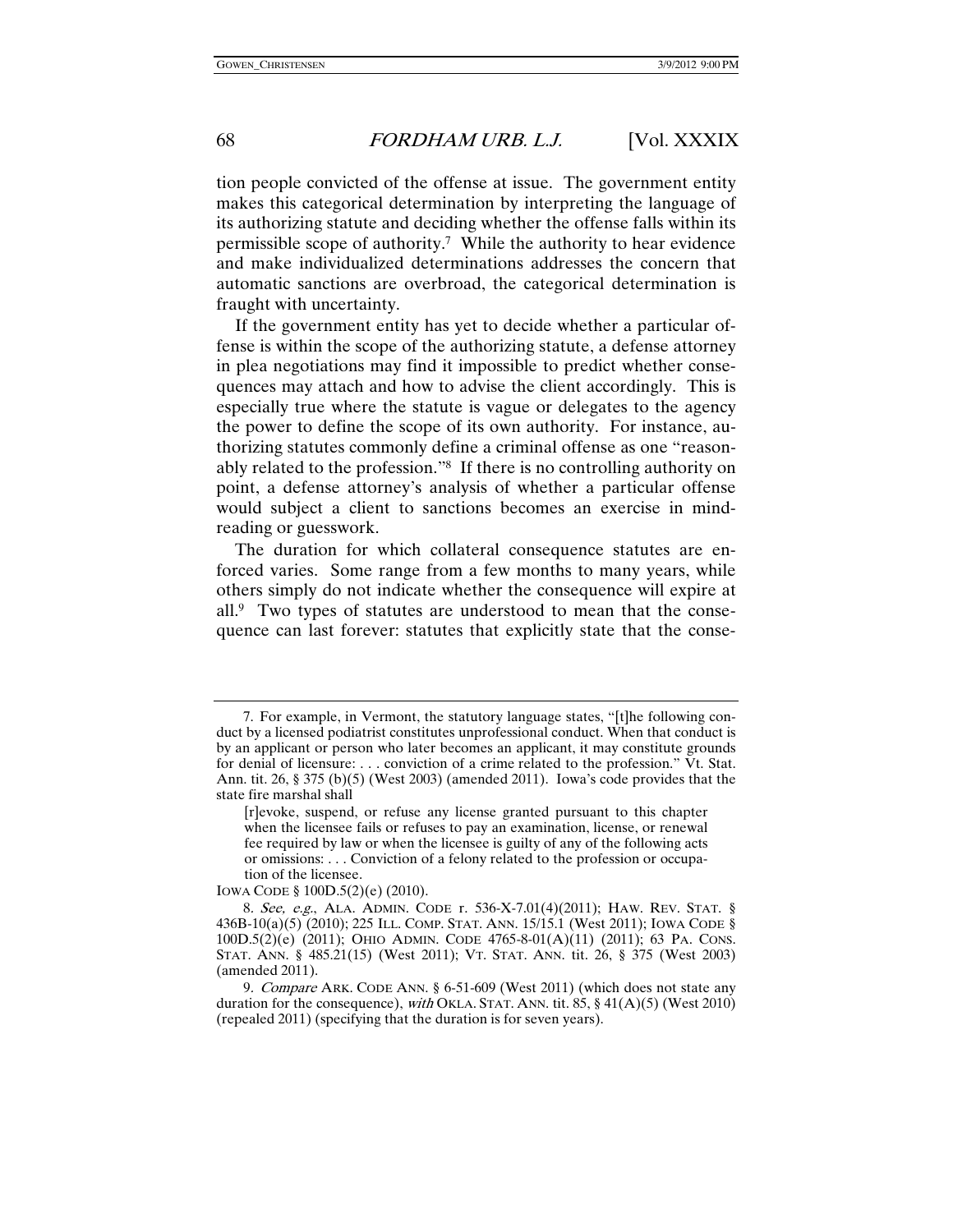quence is indefinite<sup>10</sup> and statutes that give no indication of expiration even if an administrative board has the discretion to cut it short.<sup>11</sup>

Moreover, some collateral sanctions remove potential workers from the employment market even though ex-offenders, employers, and consumers could all benefit from less regulation. In some instances, collateral bars to employment prevent someone who was trained for a job while incarcerated—at taxpayers' expense—from taking the very job for which he or she was trained.12

The systematic application of collateral consequences in the United States interferes with ex-offenders' successful rehabilitation and reentry into society. This leads to increased recidivism, inadequately protects public safety, and contributes to the nation's incarceration rate, which is the highest in the world.13 Whether it was the war on drugs, "get tough on crime" campaigns, mandatory minimums, or any of the other programs implemented during the past twenty years, the results have, for the most part, been the same: the United States still has the largest prison population in the world and the highest rates of recidivism.14 Furthermore, these policies disproportionally affect minority populations, males, and the young.15

Lawmakers employing crime deterrence policies have made stricter laws and longer sentences, and have strengthened the ability of police to vigorously investigate all types of criminal activity. But testimony given by Stephen Saltzburg before the Equal Employment Opportunity Commission on behalf of the ABA suggests that removing barriers to employment and government services may better serve the

<sup>10</sup>. See, e.g., OKLA. STAT. ANN. tit. 21, § 266 (West 1999).

<sup>11</sup>. See, e.g., 225 ILL. COMP. STAT. ANN. 410/4-7 (West 2011); OKLA. STAT. ANN. tit. 1, § 35 (West 2008).

<sup>12</sup>. See infra Part III.

<sup>13.</sup> Roy Walmsley, World Prison Population List (Eighth Edition), KING's COLL. LONDON: INT'L CTR. FOR PRISON STUDIES (Jan. 2009), http://www.prisonstudies.org/ info/downloads/wppl-8th\_41.pdf.

 <sup>14.</sup> Id.

 <sup>15.</sup> Collateral Costs: Incarcerations Impact on Economic Mobility, PEW CHARI-TABLE TRUSTS, 4 (Sept. 23, 2010), http://www.pewcenteronthestates.org/uploaded Files/Collateral\_Costs.pdf?n=8653 [hereinafter *Collateral Costs*].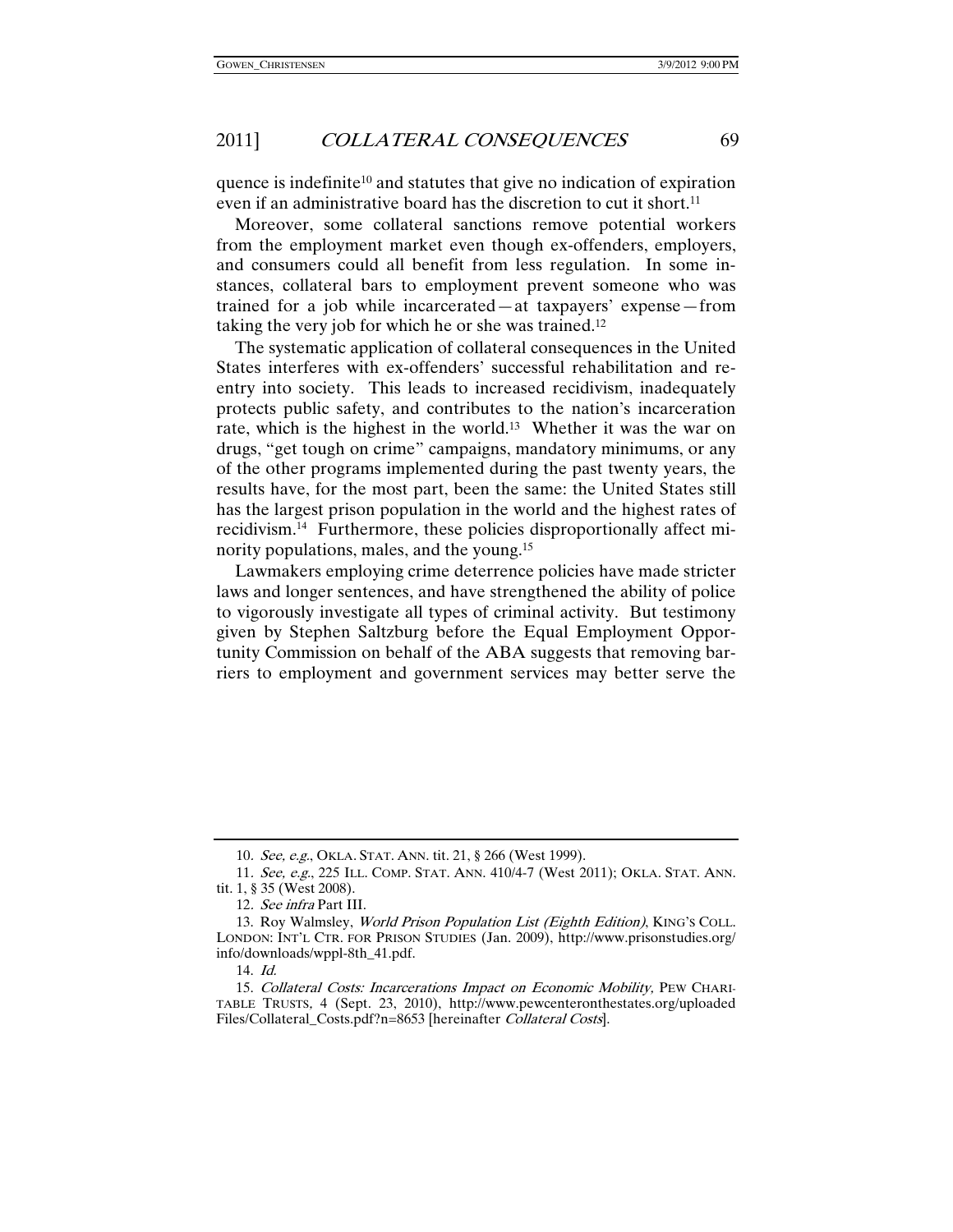community.16 The achievement of short-term employment reduced recidivism rates of ex-offenders by as much as 58%.17

Aside from the substantial economic burden to tax payers—over fifty billion dollars a year—incarceration carries far-reaching economic and social externalities for ex-offenders, families, and communities. The ABA data shows that, nationwide, thousands of statutes operate to deny an employment opportunity to people with criminal records.18 Even though an ex-offender "pays his debt to society" by successfully completing the criminal sentence and community supervision imposed on him, the punishment continues long after the jailer puts the ex-offender on a bus home.<sup>19</sup> These statutes add a large piece to the employment puzzle, which is in addition to that created by the thousands of unregulated employers who deny employment to those with a criminal record.20

Recidivism will remain uncontrolled so long as ex-offenders are systematically denied employment opportunities—no matter how draconian criminal sentences become or how vigorously law enforcement works to investigate criminal activity. Without the opportunity to work for an "honest dollar," ex-offenders are faced with the Hobson's choice of returning to criminal activity to support themselves and provide for their families. For those ex-offenders fortunate enough to find work, they can expect to be paid 11% less in wages than an individual without a criminal conviction.21 Allowing access to employment would enhance public safety by addressing a key contributor to recidivist criminal activity and giving the ex-offender an opportunity to rehabilitate.

 <sup>16.</sup> Stephen Saltzberg, The Use of Criminal Records for Employment Screening Background Checks, ABA (July 26, 2011), http://www.americanbar.org/content/dam/ aba/uncategorized/2011/2011july26\_stephensaltzburgeeoc\_t.authcheckdam.pdf (stating that barriers to employment result in higher recidivism rates and that if "a former offender cannot support himself or herself with honest employment, criminal activity is unfortunately more likely to result").

 <sup>17.</sup> The Statistics, SAFER FOUNDATION, http://www.saferfoundation.org/newsviews/the-statistics (last visited Oct. 28, 2011) (citing a recidivism study by Loyola University in Chicago).

 <sup>18.</sup> See infra Part III.

 <sup>19.</sup> See infra Part III.

 <sup>20.</sup> See infra Part III.

<sup>21.</sup> Collateral Costs, supra note 15, at 11.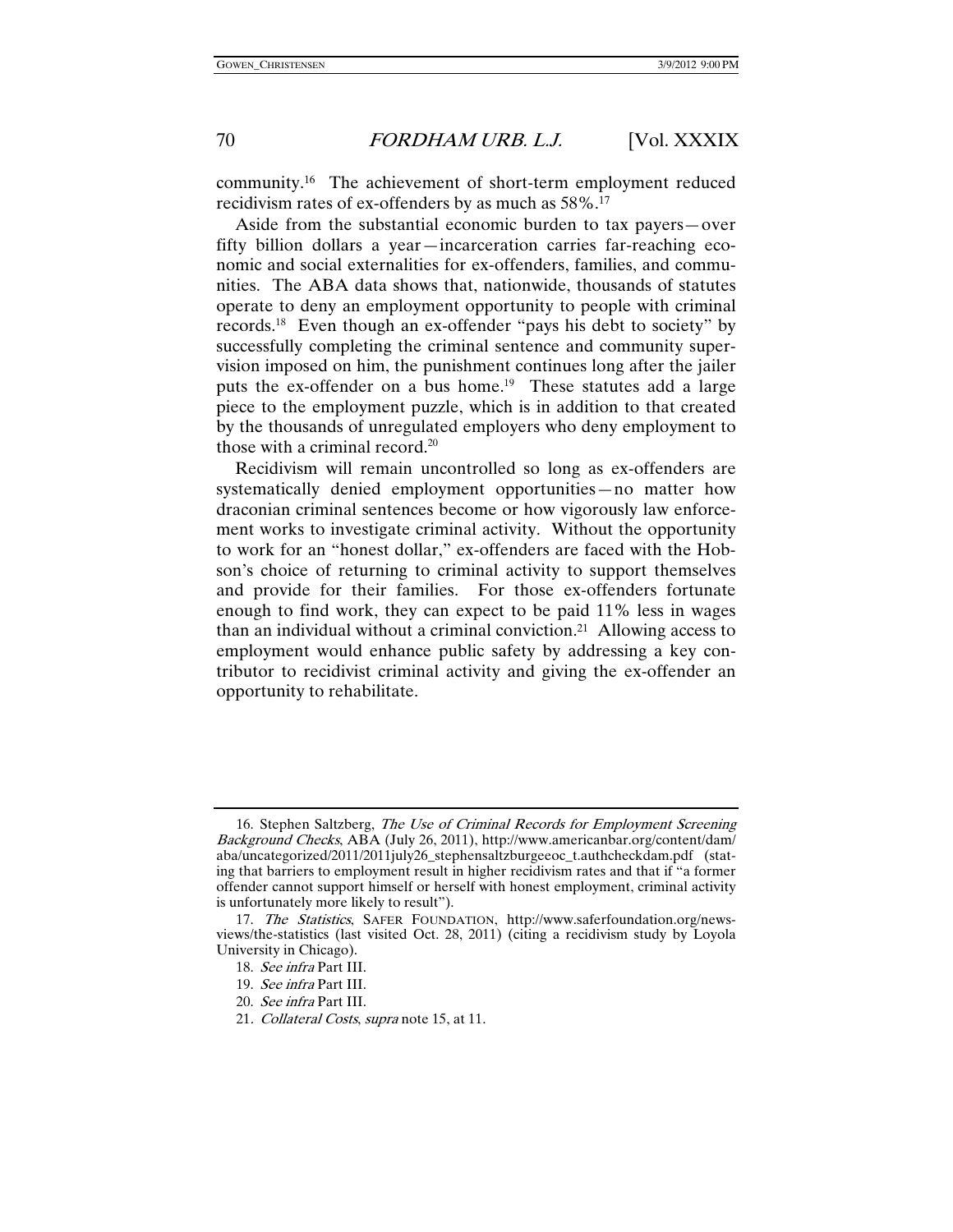B. Operational Effect of Automatic and Discretionary Collateral Consequences

The jurisprudence concerning collateral consequences developed to protect several interests. One interest is to protect the state's authority to regulate commercial activity. Another interest is to preserve the efficiency and finality of guilty plea convictions against constitutional challenges based on the double jeopardy clause<sup>22</sup> and other protections afforded to criminal defendants. The judicial opinions promoting the state interest in effective governance over the fundamental rights of criminal defendants weakened the very constitutional protections that criminal defendants and ex-offenders asserted. This phenomenon may be observed in the formalistic distinctions made between direct criminal punishments and collateral consequences in the progeny of *Strickland*<sup>23</sup> and *Hill*.<sup>24</sup> If it develops in Justice Steven's absence, the Padilla decision may serve as a turning point in this line of cases—where the goals of preserving the state's authority to regulate commercial activity and continually fill its prisons begins to succumb to the weight of the fundamental rights guaranteed to criminal defendants by the Constitution. Indeed, the shift in *Padilla* from describing consequences as "collateral" to recognizing them as "integral" signified a fundamental shift in the Court's analysis and has brought it more in line with the reality faced by people with criminal records.25 With Padilla in its infancy, however, ex-offenders continue to struggle with criminal penalties disguised as benign economic regulations.

The state's duty to protect the health, safety, and welfare of its citizens generally trumps an individual's right to enter a chosen profession.26 Courts grant the legislature broad discretion in preventing unqualified people from entering regulated professions pursuant to the state's police power.<sup>27</sup> A restriction based solely on an earlier conviction, however, operates as both a commercial regulation and an addi-

 <sup>22.</sup> The double jeopardy clause, applied to the states through the Fourteenth Amendment, prevents the government from putting individuals "in jeopardy of life or limb" twice "for the same offence." U.S. CONST. amend. V.

 <sup>23.</sup> Strickland v. Washington, 466 U.S. 668, 688, 694 (1984).

 <sup>24.</sup> Hill v. Lockhart, 474 U.S. 52, 57 (1985).

<sup>25</sup>. See Padilla v. Kentucky, 130 S. Ct. 1473, 1480 (2010).

 <sup>26.</sup> See, e.g., Mathews v. Eldridge, 424 U.S. 319, 332 (1976); Gandhi v. State Med. Examining Bd., 483 N.W.2d 295, 300–01 (Wis. Ct. App. 1992).

 <sup>27.</sup> See, e.g., Conn v. Gabbert, 526 U.S. 286, 291–92 (1999); Barry v. Barchi, 443 U.S. 55, 61–62, 67–68 (1979); Cornwell v. Cal. Bd. of Barbering & Cosmetology, 962 F. Supp. 1260, 1271–72 (S.D. Cal. 1997).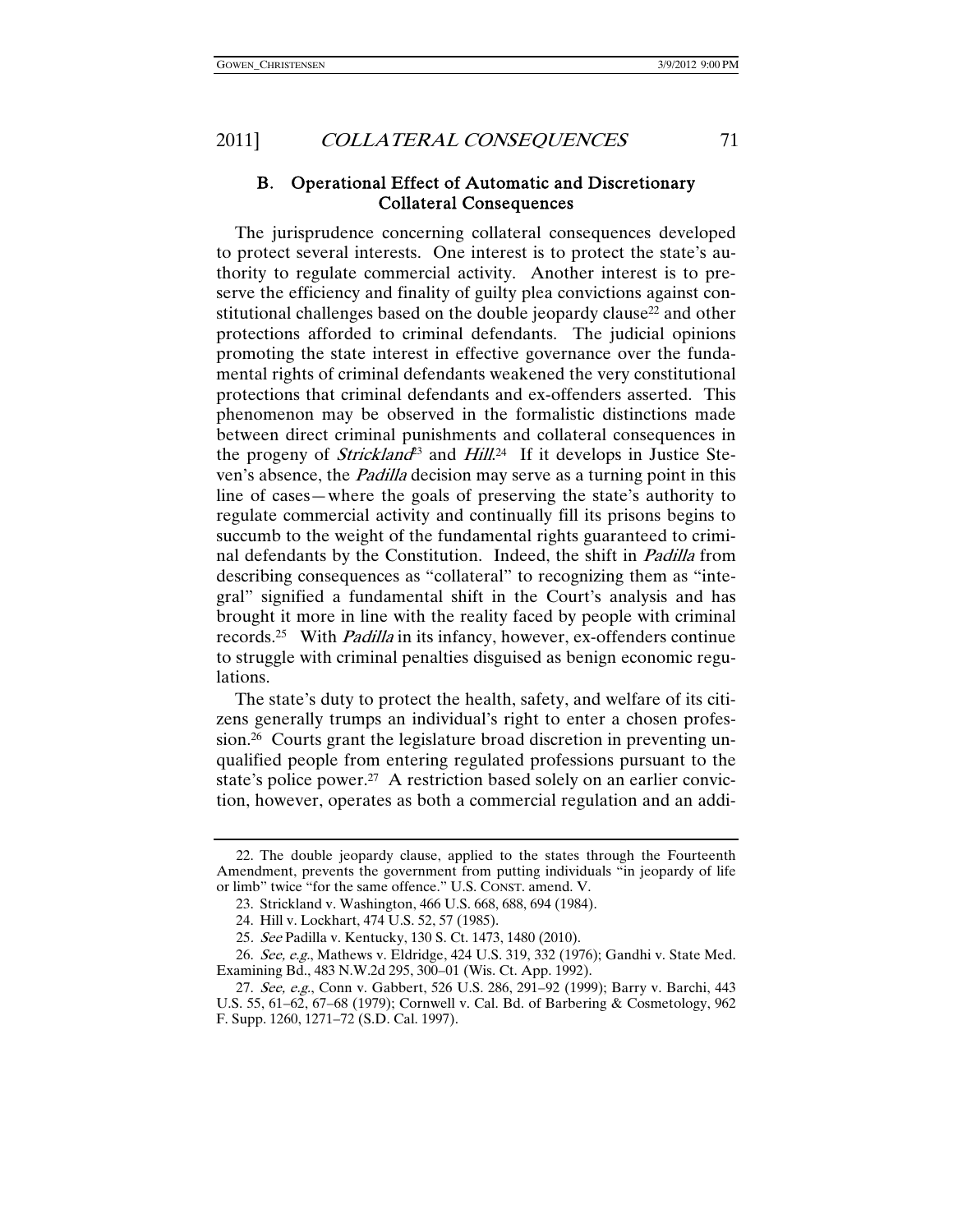tional penalty attaching to an ex-offender who has already been punished by a criminal sentencing court.

These restrictions on employment are upheld so long as they are reasonable and not arbitrary.28 This means, at a bare minimum, the crimes should be reasonably related to the profession being regulated.29 The restrictions are not usually viewed as criminal penalties by the courts, but rather as civil penalties or regulations, which means they are not subject to the enhanced protections that the Constitution requires before imposing a criminal punishment.30 Courts defer to the legislature in making this determination, effectively giving the legislature the ability to opt out of criminal procedure.<sup>31</sup> The civil regulation is then analyzed under rational basis review where it becomes almost impossible for an ex-offender to challenge.32

Approximately 95% of convictions result from guilty pleas.<sup>33</sup> But these convictions are vulnerable to challenges under due process and the Sixth Amendment. Following reversal, the government is free to begin the prosecution again, but unavailable witnesses and missing evidence could effectively end the matter in the defendant's favor.<sup>34</sup> Jurisprudence safeguards the finality of guilty plea convictions by minimizing the due process and Sixth Amendment duties of courts and defense attorneys.

A guilty plea conviction satisfies due process when the defendant makes the plea knowingly, intelligently, and voluntarily.<sup>35</sup> The ulti-

 <sup>28.</sup> United States v. Carolene Prods. Co., 304 U.S. 144 (1938).

<sup>29</sup>. See Conn, 526 U.S. at 291–92; Barchi, 443 U.S. at 61–62, 67–68; Cornwell, 962 F. Supp. at 1271–72.

 <sup>30.</sup> Aaron Xavier Fellmeth, Civil and Criminal Sanctions in the Constitution and Courts, 94 GEO. L.J. 1, 9 (2005) ("The main relevant provisions are the Fourth, Fifth, Sixth, Eighth, and Fourteenth Amendments, and the Ex Post Facto Clause. Among these, the most important are the Fifth and Fourteenth Amendments, which have been interpreted to require an elevated standard of proof ('beyond a reasonable doubt') in criminal cases not applicable in civil cases ('a preponderance of the evidence').").

 <sup>31.</sup> Hudson v. United States, 522 U.S. 93, 99–100 (1997) (holding that defendant bears a heavy burden of showing a legislative decision to deny criminal procedures is unconstitutional if the legislature has chosen to label the punishment as civil).

<sup>32</sup>. See Exxon Corp. v. Governor of Md., 437 U.S. 117, 124–25 (1978) (rejecting a substantive due process claim after applying rational basis review to an economic regulation with "little discussion").

 <sup>33.</sup> Padilla v. Kentucky, 130 S. Ct. 1473, 1485 (2010) (citing Bureau of Justice Statistics, DEP'T OF JUSTICE, Sourcebook of Criminal Justice Statistics 2003, at 418 (2005)).

<sup>34</sup>. See id. at 1496–97 (Scalia, J., dissenting).

<sup>35</sup>. See Johnson v. Zerbst, 304 U.S. 458, 467–69 (1938).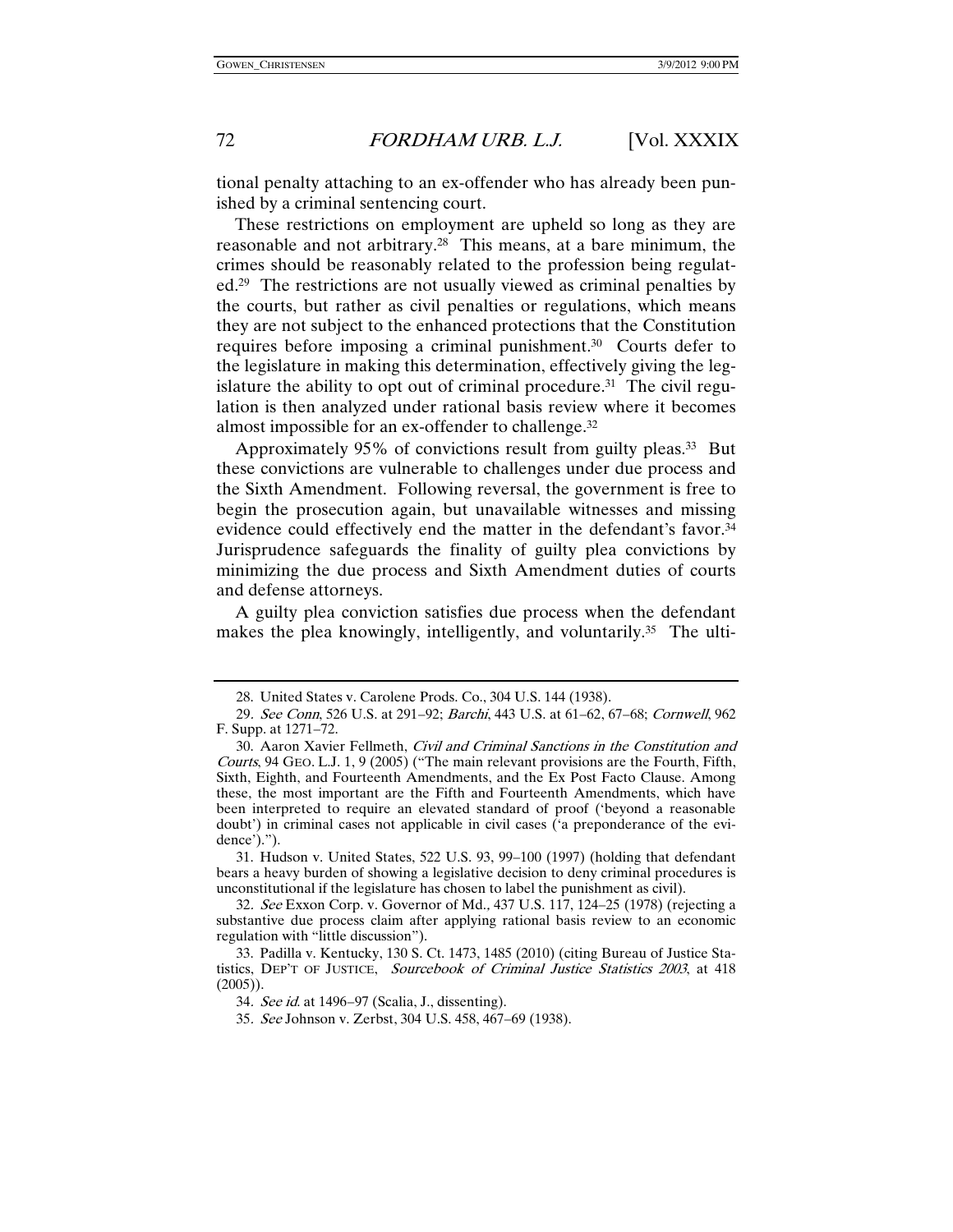mate responsibility for guarding against entry of involuntary pleas falls upon the judge receiving the plea. The Sixth Amendment guarantees effective assistance of criminal defense counsel<sup>36</sup> and charges defense attorneys with the duty to competently advise criminal defendants considering whether to plead guilty.<sup>37</sup> A criminal defendant who is not adequately informed or competently advised can therefore attack the criminal conviction itself. Traditionally, the criminal defense attorney is charged only with explaining the potential ramifications that a guilty plea may have on the ultimate sentence. Counsel has not been required to explain the potential collateral consequences and, in reality, given the enormous number of statutes and regulations involved, counsel would have been hard pressed to identify the range of potential consequences for his client.38

Collateral consequences can therefore be negatively defined as the civil penalties that result from criminal convictions that do not require advance notice to the defendant before he pleads guilty. This definition, however, is wholly inadequate for the purpose of describing the phenomenon of collateral consequences and categorizing data within it. Efforts to simplify the task by creating a positive definition require the omission of important elements. For instance, collateral consequences generally can be defined as those penalties not included in the originally-imposed criminal sentence. This bright-line definition captures the vast majority of collateral consequences, but misses those occurring within the criminal sentence, such as parole eligibility and whether sentences are served concurrently, among others. When we speak of collateral consequences in this article, therefore, we refer to those penalties resulting from a criminal conviction that are not part of the court-imposed sentence. These penalties are generally considered civil in nature and do not include diversion programs, probation, or parole obligations.39

 <sup>36.</sup> Strickland v. Washington, 466 U.S. 668, 685–86 (1984) (citing McMann v. Richardson, 397 U.S. 759, 771 n.14 (1970)).

 <sup>37.</sup> Hill v. Lockhart, 474 U.S. 52, 58 (1985) (applying Strickland to plea bargaining).

<sup>38</sup>. See Jenny Roberts, Too Little, Too Late: Ineffective Assistance of Counsel, the Duty to Investigate, and Pretrial Discovery in Criminal Cases, 31 FORDHAM URB. L.J. 1097 (2004).

<sup>39</sup>. See, e.g., Adult Collateral Consequences Statute Demonstration Website, ABA, http://isrweb.isr.temple.edu/projects/accproject/index.cfm (last visited Oct. 30, 2011) (providing snapshot of statutes in form that existed when collected by ABA Study between August 2009 and August 2010).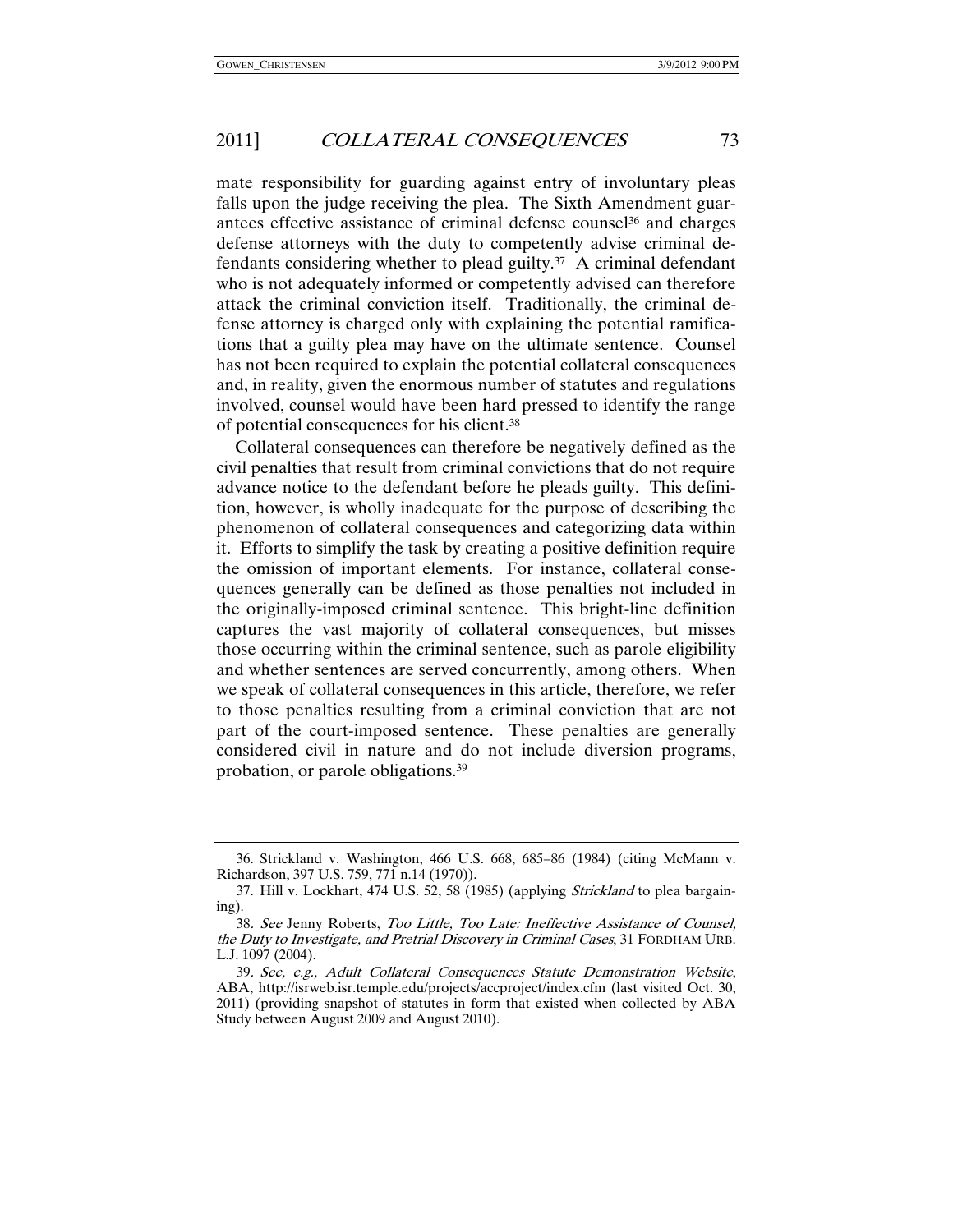C. Addressing the Problems

Despite their discriminatory effect, occupational collateral consequences are sometimes necessary, provided they are fair and reasonable. For example, barring convicted burglars from occupations performed in private residences or preventing child predators from seeking employment where they would likely have unsupervised contact with children are fair and reasonable rules in light of the legitimate public safety concerns they address.40 These concerns may be legitimate immediately after a person is released from prison. For the vast majority of crimes, however, there is conceivably a point at which the conviction becomes irrelevant when determining whether to decline to give an individual an employment opportunity based upon that conviction. Some convictions remain relevant for a longer period of time and lawmakers are qualified to determine the length of those periods. Unfortunately, 90% of the statutes reviewed to date that contain collateral consequences fail to establish an expiration date and may therefore attach indefinitely.

For example, in Michigan an individual may be forever barred from obtaining a fishing license after being convicted under the Natural Resource and Environmental Protection Act for catching a trout without an all-species license.<sup>41</sup> The Act provides that following a conviction for this misdemeanor, "the court may . . . by order provide that the [fisher] shall not secure . . . licenses for . . . the remainder of [that] year ... and during the next succeeding year, or longer in the discretion of the court."42

In Alabama, failure to operate a boat in a reasonable and prudent manner could result in an indefinite suspension of an operating license. 43 The Alabama statute provides the criminal offense that may cause a revocation of the license, but it offers no guidance on the length of the suspension. Therefore, the licensing body is authorized to revoke the license permanently if it sees fit.

Undefined durations are not limited to minor recreational consequences. In Alabama, a medical professional who helps perform an

42. Id.

<sup>40</sup>. See, e.g., OKLA. STAT. ANN. tit., 21 § 2100.2 (West 2011) ("Any company engaged in the business of ice cream truck vending shall conduct an annual name search against the Oklahoma Sex Offender Registry for each ice cream truck operator prior to allowing such person to engage in the business of ice cream truck vending in this state.").

 <sup>41.</sup> MICH. COMP. LAWS. § 324.43559 (2011).

 <sup>43.</sup> ALA. CODE § 33-5-70(d) (2011).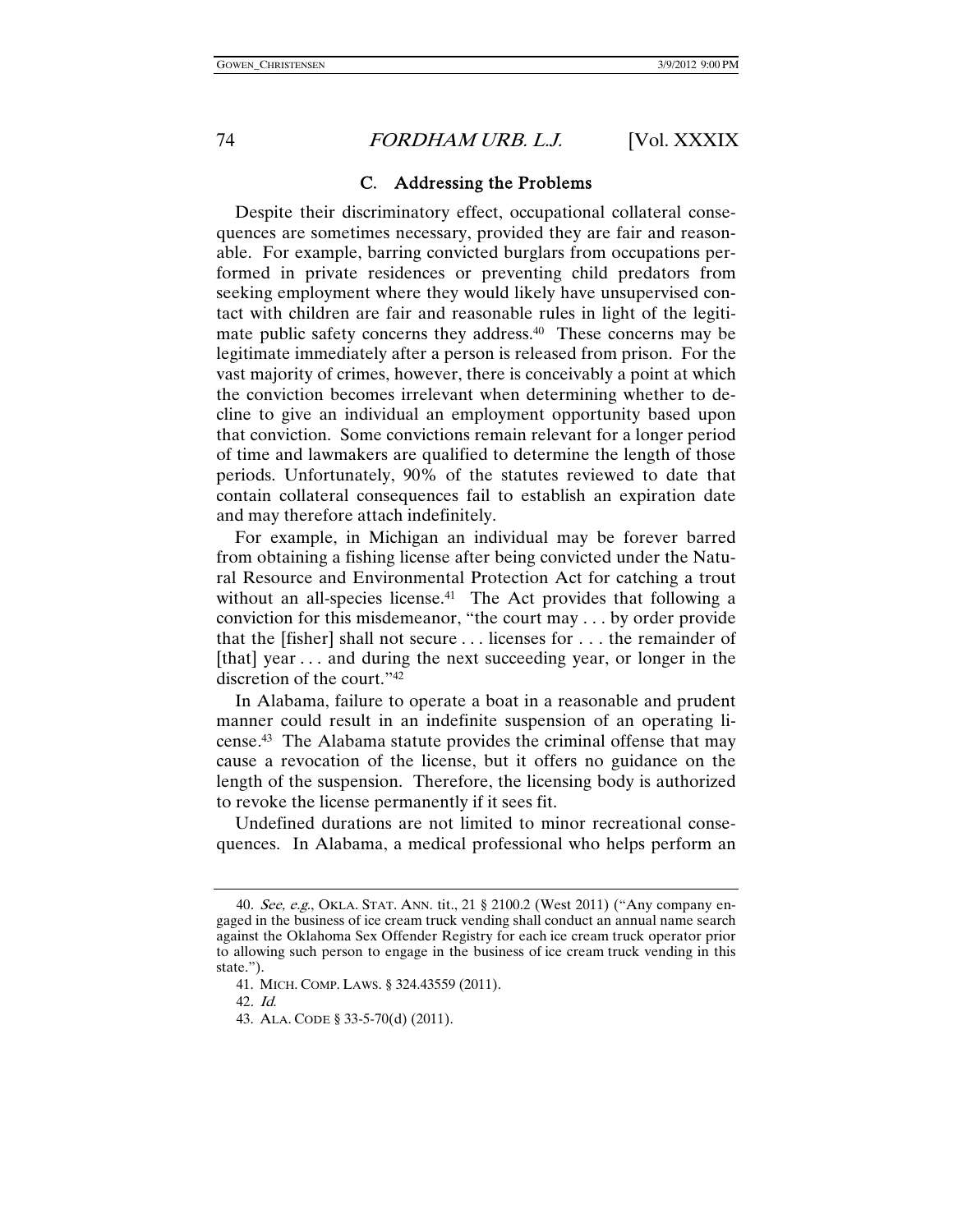abortion on a minor without parental consent can lose his or her license. 44 Once again, the statute fails to state how long the revocation lasts, leaving it within the discretion of the regulatory body to determine whether the medical professional may ever return to his or her chosen occupation or whether the license revocation is permanent.

When addressing regulations preventing ex-offenders from performing a job, lawmakers should weigh several factors. First, there should be a legitimate and articulated public safety concern calling for the restriction. Second, lawmakers should tailor the restriction's duration and triggering crimes so that the restriction addresses the gravity and probability of the public safety concern without unnecessarily excluding people who are capable of doing the job, but do not pose a significant risk. Third, lawmakers should balance the value of the restriction against the threat of recidivism that the state's overall occupational licensing regime poses.

The following criteria should comprise the first steps toward creating a fair and just approach toward collateral consequences:

1. First and foremost, the federal government and all state governments should utilize studies, including the ABA study, that examine the collateral consequences that result from convictions under specific statutes.

2. Legislators should review the statutes in their states and clarify the following areas:

 a. Any statute containing a collateral consequence should clearly specify which crimes cause the consequence, exclude those crimes that are omitted, and prevent unelected governmental entities from expanding the scope of their own authority by applying the consequence to unlisted crimes.45

 b. All statutes containing a collateral consequence should clarify the terms of its duration or define the consequence as permanent.<sup>46</sup>

3. Defense attorneys should be required to address collateral consequences with their clients in the following ways:

 <sup>44.</sup> Id. § 26-21-6.

 <sup>45.</sup> Preferably, statutes should provide a direct citation to the offense to avoid confusion among similar criminal offenses.

 <sup>46.</sup> Undefined durations ordinarily occur in the context of discretionary disqualifications. While a discretionary decision maker can weigh the evidence and tailor an appropriate sanction for a particular ex-offender, these undefined periods can also give rise to permanent disqualifications where such consequences may not be appropriate. Lawmakers who rely on discretionary decision makers should provide minimum and maximum durations for the penalties that these agencies impose.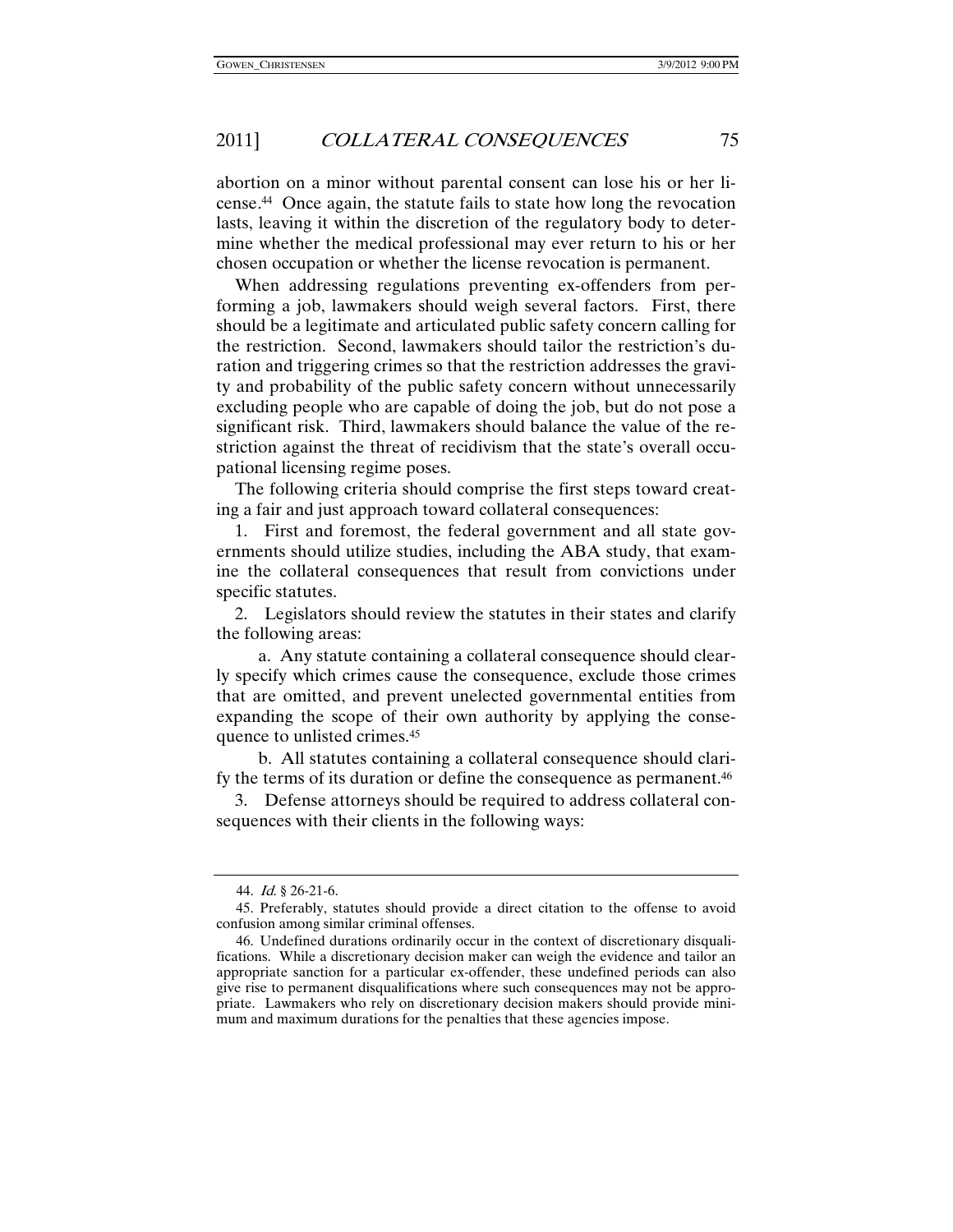a. By asking questions during the initial client interview that are intended to identify potential consequences important to the client.

 b. By consulting resources on collateral consequences, such as the ABA Study, and discussing the results with the client.

4. Finally, the courts should consider at least heightened rational basis review of penalties to determine whether the restriction is grounded in a legitimate and articulable public safety concern and whether the triggering crimes and duration of the penalty bear a reasonable relationship to the gravity of the public safety concern and the probability that the restricted offender would cause the related harm.

#### II. AMERICAN BAR ASSOCIATION COLLATERAL CONSEQUENCE FEDERAL GRANT

The ABA is in the process of gathering statutes and administrative regulations containing a collateral consequence, categorizing them based on their attributes, and determining which criminal offenses might subject an offender to a particular penalty. ABA Criminal Justice Section Delegate Steven Saltzburg declared this the "most ambitious project the ABA has ever undertaken."47

During the first few months, the team worked closely with LexisNexis and a data development team to design a methodology to collect and review the statutes containing collateral consequences in each state. The methodology continues to be analyzed, revised and tested against published studies, such as the Minnesota, Arizona, and federal compilations.

The statutes collected, with many containing multiple consequences, are now being reviewed by research attorneys through a process internally referred to as "coding." Coding consists of several steps, including a determination as to whether a consequence attaches automatically or requires a government entity to make a discretionary act, whether the consequence has a fixed, permanent, or undefined duration, and whether the statute specifies any mechanism for relief or an opportunity to appear.

Finally, the attorneys search for crimes that would subject a person to the consequence following conviction. This portion of the coding is complicated because many statutes ambiguously describe crimes ra-

 <sup>47.</sup> Stephen A. Saltzburg, Remarks at the ABA Criminal Justice Section Council Meeting (May 2010).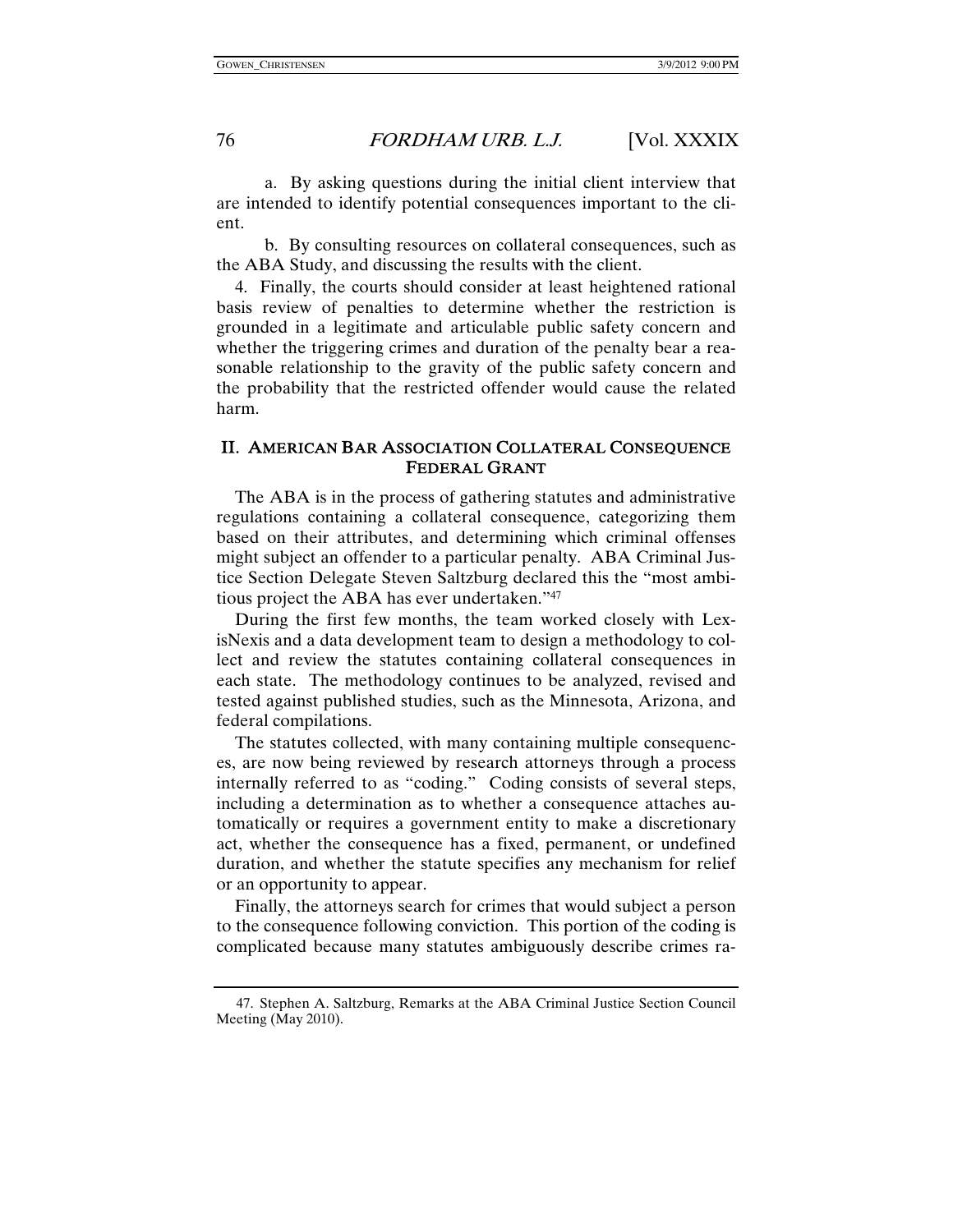ther than citing them or explicitly naming them. Some of these descriptions are helpful, such as those specifying the particular element that triggers a consequence—for example, an offence containing an element of fraud.48 Others are more problematic, however, employing imprecise terms like "crimes involving moral turpitude."49

When a statute used non-specific language such as, "crimes involving moral turpitude," the attorneys reviewed case law to determine how state courts have defined these phrases. For example, North Carolina requires its chiropractic license applicants to demonstrate "good moral character."50

The final product of the study will be a freely accessible website allowing visitors to submit a criminal statute and view a list of collateral consequences that may result from conviction. It will also work in the reverse to display the crimes that may subject an offender to a specific penalty.

The information resulting from the study will be valuable for anyone involved in the criminal justice system, whether that person is a defense attorney, prosecutor, criminal defendant, lobbyist, or policy maker. The ability to compare data between states is valuable for policymakers trying to determine how one state compares to the rest of the country.

Additionally, the study will serve as an invaluable resource for historians and social scientists studying how consequences change over time. The federal government addressed a glaring flaw in the criminal justice system when it funded this study. Without proper maintenance, however, the database will degrade if new and revised consequences go uncollected. The resource will lose its practical functionality if data becomes inaccurate. Therefore, it will be imperative to properly maintain this resource with timely updates and consistent coding standards.

<sup>48</sup>. See, e.g., COLO. REV. STAT. Ann. § 10-6-108 (West 2011); N.Y. ENVTL. CONSERV. LAW § 27-1407 (McKinney 2011).

<sup>49</sup>. See, e.g., CAL. BUS. & PROF. CODE § 7211.9 (West 2011); CONN. GEN. STAT. ANN. § 1-100b (West 2011); D.C. CODE § 3-509 (2011); IDAHO CODE ANN. § 50-1604 (2011); LA. REV. STAT. ANN. § 33:2553 (2011); NEV. REV. STAT. ANN. § 644.1955 (West 2011).

 <sup>50.</sup> N.C. GEN. STAT. § 90-143 (2011).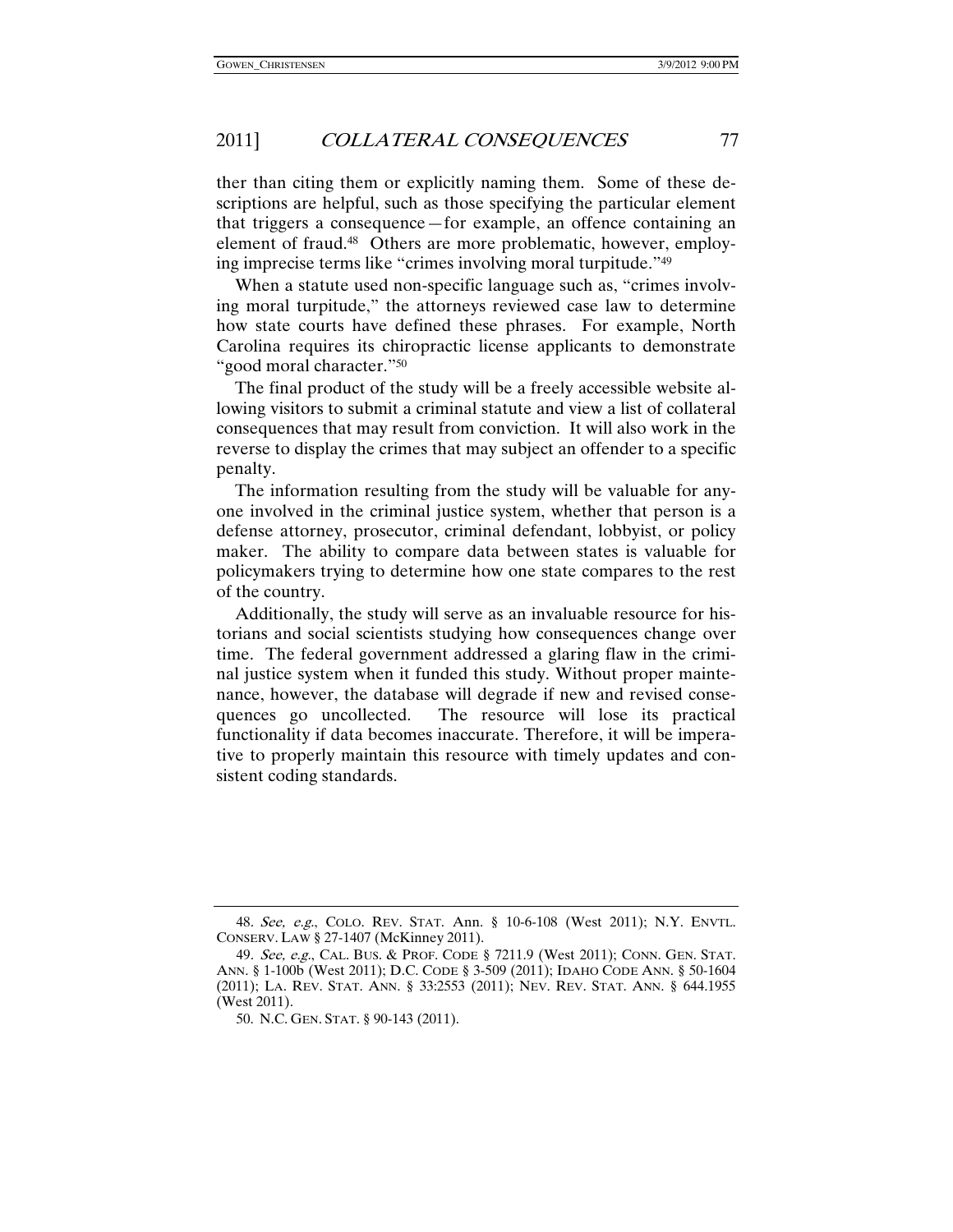#### III. IMPACT OF COLLATERAL CONSEQUENCES ON OCCUPATIONAL LICENSURE: COSMETOLOGY LICENSE CASE **STUDY**

To illustrate the discussion above, this section focuses on the collateral consequences affecting the practice of cosmetology. This case study demonstrates how consequences operate and the problems that state variations cause. Generally, these sanctions may vary in discretionary authority, the range of qualifying offenses, and the availability of relief.

Cosmetology is the study of beauty treatment and includes specializations ranging from hairstyling to nail and makeup application. Although requirements vary slightly by state, applicants for a cosmetology license must be at least sixteen years old, have a high school education, and have specialized training in cosmetology.<sup>51</sup> Twentyfive states impose collateral consequences applicable to cosmetologists.52

The language of the statutes governing cosmetology licensing varies dramatically by state. For example, in Washington, D.C., the statute to revoke the license of a cosmetologist merely requires that the board or commission take into consideration "[t]he bearing, if any, the criminal offense or offenses for which the person was convicted will have on his fitness or ability to perform one or more such duties or responsibilities under the license."53 In contrast, Wisconsin's stat-

<sup>51.</sup> See State Beauty License Requirements, BEAUTY SCHOOLS DIRECTORY, http://www.beautyschoolsdirectory.com/faq/state\_req.php (last visited Oct. 30, 2011).

 <sup>52.</sup> ARIZ. REV. STAT. ANN. § 32-572 (2011); ARK. CODE ANN. § 17-26-105 (2011); CAL. BUS. & PROF. CODE § 7403 (West 2011); COLO. REV. STAT. § 12-8-132 (2011); Conn. Gen. Stat. § 20-254 (2011); 24-3-3.1 DEL. CODE ANN. tit. 24 § 5107 (2011); D.C. CODE § 47-2853.12 (2011); FLA. ADMIN. CODE ANN. r. 64B8-51.002 (2011); GA. CODE ANN. § 43-10-9 (2011); IDAHO CODE ANN. § 54-506 (2011); 225 ILL. COMP. STAT. ANN. 410/4-7 (West 2011); IOWA ADMIN. CODE r. 645-65.2 (2011); KAN. STAT. ANN. § 65-1908 (West 2011); KY. REV. STAT. ANN. § 317A.050 (West 2011); LA. REV. STAT. ANN. § 37:354 (2011); MD. CODE ANN., BUS. OCC. & PROF. § 5-314 (West 2011); MICH. COMP. LAWS ANN. § 339.1207 (West 2011); MINN. STAT. § 155A.27 (2011); Mo. Rev. Stat. § 329.050 (2011); MONT. CODE ANN. § 37-31-304 (2011); NEV. REV. STAT. ANN. § 644.1955 (West 2011); N.H. CODE ADMIN. R ANN. BAR § 301.01 (2011); N.J. STAT. ANN. § 45:5B-16 (West 2011); N.M. STAT. ANN. § 61-17A-21 (West 2011); N.Y. GEN. BUS. LAW § 410 (Consol. 2011); N.C. GEN. STAT. §88B-24 (2011); N.D. CENT. CODE § 43-11-31 (2011); OHIO REV. CODE ANN. § 4709.07 (West 2011); OKLA. STAT. ANN. tit. 59 § 199.11 (2011); 63 PA. CONS. STAT. ANN. § 510 (West 2011); TENN. CODE ANN. § 62-4-127 (West 2011); UTAH CODE ANN. § 58-11a-302 (West 2011); W. VA. CODE R. § 3-1-4 (2011); WIS. STAT. ANN. § 454.06(1)(B) (West 2011); 10 GUAM CODE ANN. §§ 18113, 18129 (2010).

 <sup>53.</sup> D.C. CODE § 47-2853.12 (2011).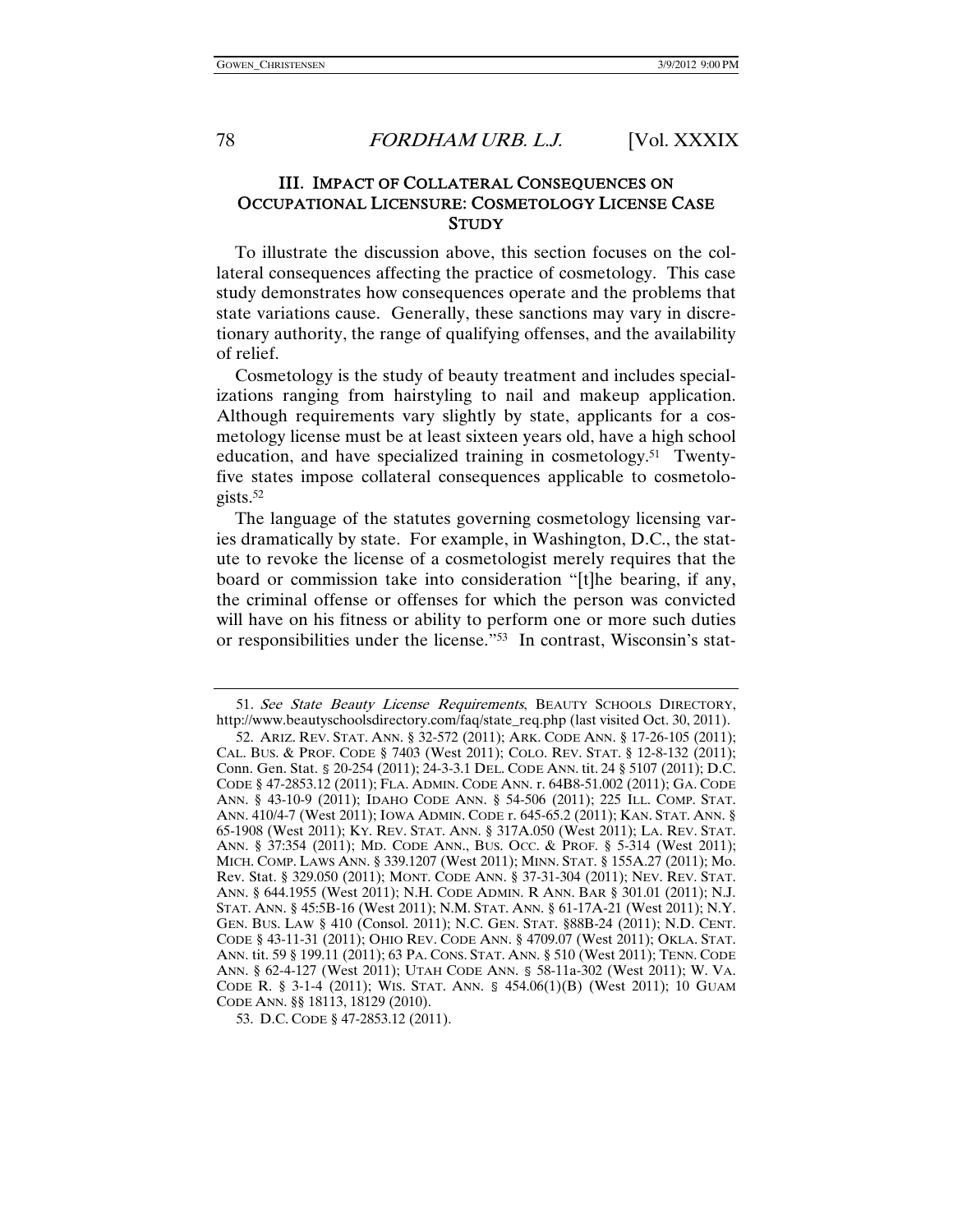ute provides that to receive a license, an applicant must prove that he or she has not been "convicted of a felony committed while engaged in the practice of barbering or cosmetology."54

One of the biggest problems with these consequences becomes apparent when determining which crimes may trigger the penalty. The majority of the state statutes reviewed leaves this triggering language vague and, therefore, open to broad interpretation and arbitrary enforcement. The most common language requiring an applicant to demonstrate "good moral character" uses the lack thereof as grounds for revocation or denial of a license.<sup>55</sup> Other state statutes clarify the restriction with more precision. States like Delaware and North Dakota may deny or revoke a cosmetology license to an applicant convicted of a crime related to the profession.<sup>56</sup> Although more helpful than a "good moral character" requirement, these states are still vague in determining which crimes are related to the practice of cosmetology.57 This ambiguity leads to unpredictable applications of collateral consequences. It also delegates substantial legislative power to the regulatory body to create additional penalties for criminal offenses by excluding them from a regulated profession.

For example, what is the rationale behind prohibiting a hair stylist from pursuing his or her trade because he or she was convicted of driving under the influence? In New Mexico, the court left open the possibility that a DUI could constitute a "crime of moral turpitude."58 Such broad discretion to exclude a person from a profession based solely upon a conviction under a poorly-defined statute should raise due process concerns because the statutes fail to adequately define and limit the consequence of criminal behavior.

The vagueness of these statutes leaves applicants at the mercy of a licensing board and with little recourse to appeal an unfavorable ruling. Some states offer an opportunity for the applicant to appear before the regulatory authority and request reconsideration of an adverse determination to appeal an unfavorable decision. For example, in California, the cosmetology board is authorized to deny a license

 <sup>54.</sup> WIS. STAT. ANN. § 454.06(1)(b) (West 2011).

 <sup>55.</sup> See, e.g., KY. REV. STAT. ANN. § 317A.050 (West 2011); N.J. STAT. ANN. § 45:5B-16 (West 2011); 63 PA. CONST. STAT. ANN. § 510 (West 2011).

 <sup>56.</sup> DEL. CODE ANN. tit. 24, § 5107 (2011); N.D. CENT. CODE § 43-11-31 (2011).

<sup>57</sup>. DEL. CODE ANN. tit. 24, § 5107 (2011); N.D. CENT. CODE § 43-11-31 (2011).

<sup>58</sup>. In re Termination of Kibbe, 996 P.2d 419, 422–23 (N.M. 1999) (stating that a DUI in this case was not a crime of moral turpitude but that this finding "does not foreclose disciplinary action against a different employee in the future for similar conduct").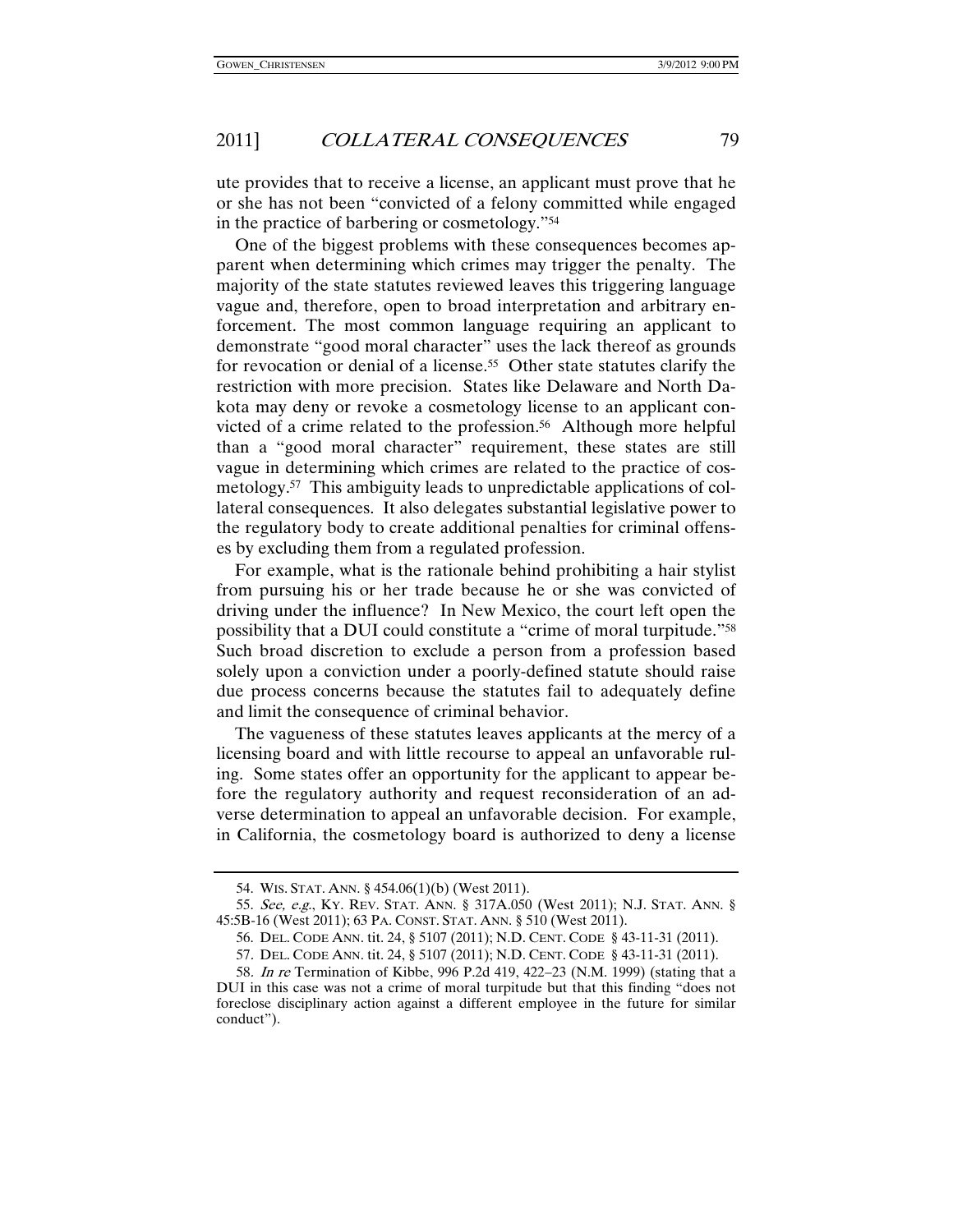based on a required criminal background check of an applicant.<sup>59</sup> Alternatively, in Louisiana, the state allows licensing board appeals to go through its Nineteenth District Judicial Court.<sup>60</sup>

Although post-deprivational hearings and judicial review usually satisfy the minimum standards of due process when a government entity regulates commercial activity, they offer little promise for the disappointed applicant because of the deference afforded to the initial decision maker in these matters. For example, California courts will only reverse an agency's decision when the petitioner establishes by "substantial evidence" that an abuse of discretion has occurred.<sup>61</sup> Likewise, Louisiana courts decline to "interfere with the bona fide judgment of the Board [when supported by] substantial evidence" unless the complainant can show that the Board exceeded its constitutional authority.62

Determining the extent of an agency's constitutional authority presents a challenge. Regulatory bodies are often equipped with vague statutes creating penalties with undefined durations that are triggered by ambiguously-defined criminal activity. Many of the cosmetology statutes require the applicant to demonstrate "good moral character." This qualification works as both an undefined duration and a vague description of the criminal activity resulting in a sanction. If the authorizing statute is silent on duration, the board has no duty to revisit its decision at a later date.63 The profession of cosmetology may be forever closed to that individual. In what amounts to an enormous delegation of legislative power, the agency effectively determines the scope of its own authority by interpreting these vague authorizing statutes and deciding which convictions demonstrate a lack of "good moral character" and for how long that presumption might apply.

Finally, these interpretations enjoy considerable deference from the courts. Under these circumstances, a complainant is hard-pressed to demonstrate an abuse of discretion when the agency claims that it

 <sup>59.</sup> CAL. BUS. & PROF. CODE § 7403 (West 2011).

 <sup>60.</sup> LA. REV. STAT. ANN. § 37:607 (2011).

 <sup>61.</sup> Matanky v. Bd. of Med. Exam'rs, 144 Cal. Rptr. 826, 834 (Cal. Ct. App. 1978) ("Courts should pay great deference to the expertise of the administrative agency in determining the proper penalty to be imposed." (citing Cadilla v. Bd. of Med. Exam'rs, 103 Cal. Rptr. 455, 459 (Cal. Ct. App. 1972))).

 <sup>62.</sup> Sciortino v. La. State Bd. of Cosmetology, 194 So. 2d 409, 411 (La. Ct. App. 1967) (citing State ex rel. Rathe v. Jefferson Parish Sch. Bd., 19 So. 2d 153, 167–68 (La. 1944)).

 <sup>63.</sup> Lawmakers could address this problem by establishing a time limit on the admissibility of prior convictions patterned after Federal Rule of Evidence 609(b). See FED. R. EVID. 609(b).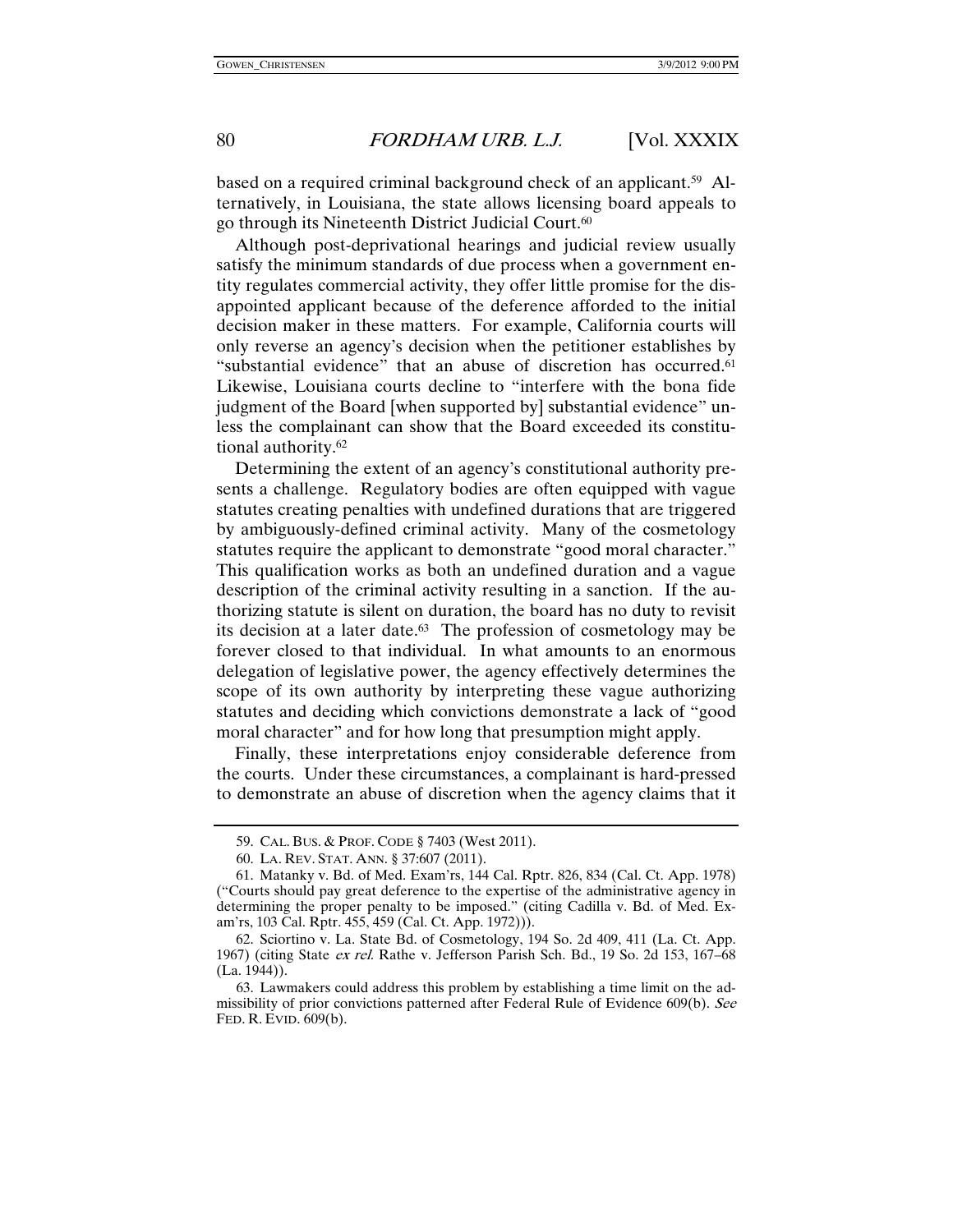has the authority to sanction the complainant where it found a conviction amounts to "substantial evidence" demonstrating the complainant's lack of "good moral character" and leaves that presumption in place for a disproportionate length of time.

Ironically, some of the states with collateral consequences relating to the practice of cosmetology also provide cosmetology training through its correctional vocational programs. Seven of the eighteen states reviewed offer cosmetology training in their prisons. Generally, these programs promote a compelling public interest by providing employment opportunities to former convicts, thereby substantially reducing the likelihood of recidivism among those who find employment when released from custody.<sup>64</sup> Illinois spends about \$21 million annually for adult education in correctional facilities.<sup>65</sup> A portion of that budget funds cosmetology training for inmates.<sup>66</sup> Nevertheless, the Illinois cosmetology licensing board may never allow these people to put their training to use. It is authorized to revoke, suspend, or refuse a cosmetology license to any person convicted of a felony, a misdemeanor involving an element of dishonesty, or a crime related to the profession.67 Without some guarantee that a trainee could obtain a license following release, Illinois taxpayers pay to teach offenders a job skill that may never be utilized. The licensing board undermines the public good advanced by these vocational programs when it snatches the opportunity away from the trainee at the moment he or she attempts to re-enter society and is most vulnerable to recidivism.<sup>68</sup>

 <sup>64.</sup> Michigan, which requires applicants to demonstrate "good moral character," MICH. COMP. LAWS ANN. § 339.1207 (West 2011), heard twenty cosmetology license appeals in 2009 following criminal conviction denials. See Cosmetology Board Minutes, Michigan Department of Licensing and Regulatory Affairs, http://www.dleg.state.mi.us/dms/results.asp?docowner=BCSC&doccat=Cosmetology &doctype=Meeting+Minutes (last visited Oct. 31, 2011).

<sup>65.</sup> See, e.g., OFFICE OF MGMT. & BUDGET, EXEC. OFFICE OF THE GOVERNOR, ILLINOIS STATE BUDGET: FISCAL YEAR 2012 (2011), ch. 8 at 2, available at http://www.state.il.us/budget/FY2012/FY12\_Operating\_Budget.pdf; Dixon Correctional Center, Ill. Dep't of Corrections, http://www.idoc.state.il.us/subsections/ facilities/information.asp?instchoice=dix (last visited Nov. 2, 2011); Vienna Correctional Center, ILL. DEP'T OF CORRECTIONS, http://www.idoc.state.il.us/subsections/ facilities/information.asp?instchoice=vie (last visited Nov. 2, 2011).

 <sup>66.</sup> OFFICE OF MGMT & BUDGET, EXEC. OFFICE OF THE GOVERNOR, ILLINOIS STATE BUDGET: FISCAL YEAR 2012 (2011), ch. 2 at 50, available at http://www.state.il.us/budget/FY2012/FY12\_Operating\_Budget.pdf (indicating portion of budget directed toward vocational rehabilitation).

 <sup>67. 225</sup> ILL. COMP. STAT. ANN. 410/4-7 (West 2011).

 <sup>68.</sup> In cases where the state legislature has established a vocational training program for inmates teaching the skills of a particular occupation, courts should apply greater scrutiny when licenses are denied based on a conviction. The state legislature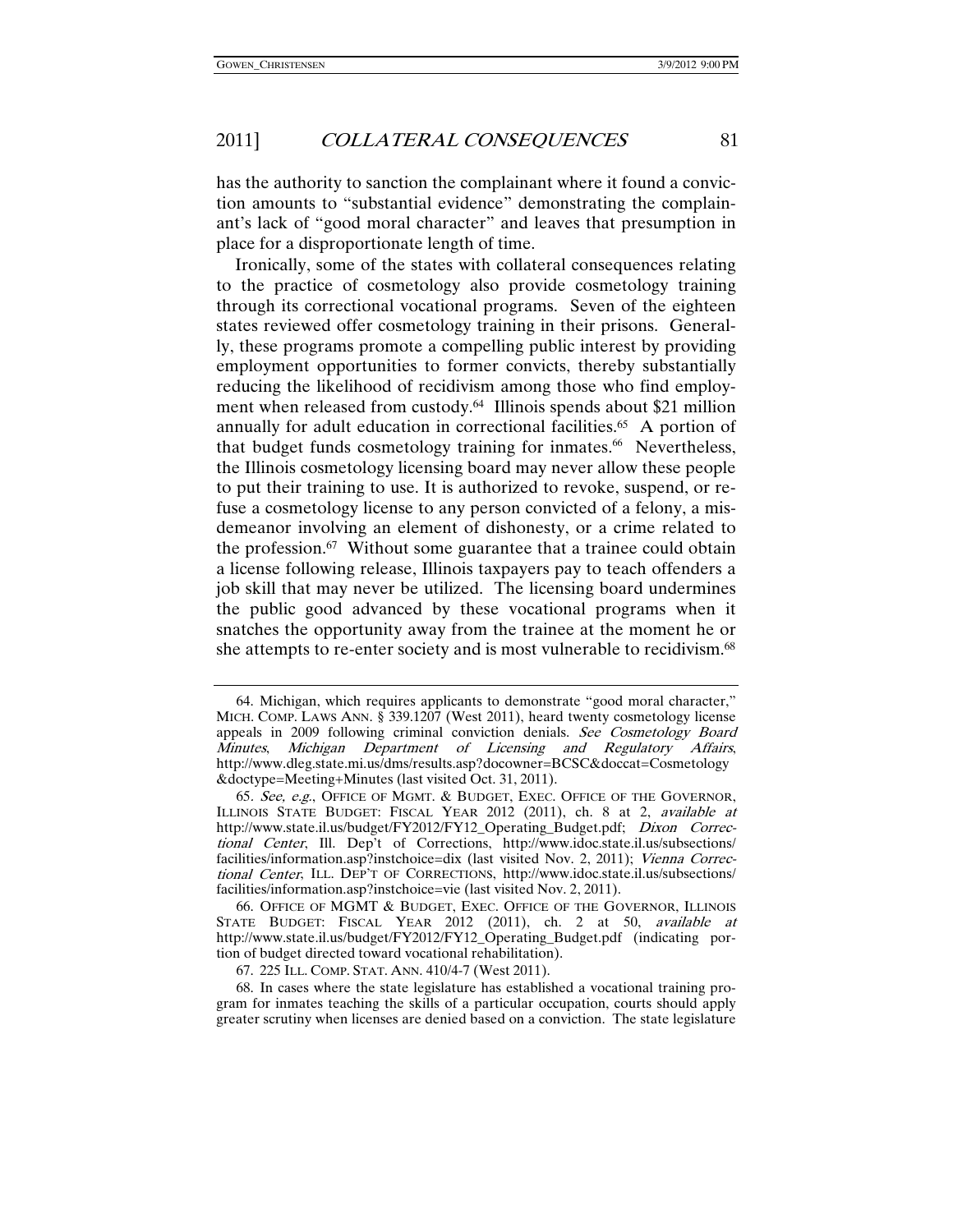In some cases, consequences affecting employment are sound policy, such as when they limit an offender's access to vulnerable populations or national security interests. But for professions such as cosmetology, the public safety concerns giving rise to these employment restrictions are outweighed by the danger and costs of recidivism created by a systematic regime that denies employment opportunities to ex-offenders. This is especially true where vague authorizing statutes without durational limits prevent an otherwise qualified candidate from the opportunity to earn an honest living. In cases where an exoffender entered prison unskilled and enrolled in a vocational program to learn a trade like cosmetology, these statutes may block that person's only avenue to lawful and fulfilling employment.

#### IV. REDUCING AMBIGUITY IN THE STATUTORY LANGUAGE OF COLLATERAL CONSEQUENCES

Lawmakers should evaluate employment-related collateral consequences and seek to clarify the relationship between the restrictions, the activity being regulated, and the public safety concern it addresses. They should also seek to clarify what criminal convictions may result in those restrictions. Courts, for their part, should apply a heightened rational basis review to collateral consequences because of their relationship to criminal penalties and the danger that these agencies can effectively define the scope of their own authority.

#### A. Application of Heightened Rational Basis Review for Collateral Consequences

Courts should pay particular attention to the legitimate and articulated public safety concerns asserted in authorizing statutes. The gravity and probability of the public safety concern coming to fruition should be weighed against the risk that the restrictions are overinclusive, under-inclusive, vague, or grounded in animus towards the ex-offender. Another factor should be whether an offender in the position of the applicant represents a greater public safety concern while unemployed than the applicant would represent if allowed to secure a license and seek employment in a lawful occupation. These restrictions should be suspect when they disproportionally advance the purported public safety concern against the risk of an unreasonable

has effectively spoken on the public safety concern that a convicted applicant represents assuming a particular occupation when it acts to train convicts to perform that job. A contrary decision by an agency is in apparent conflict with the legislature's policy on the matter.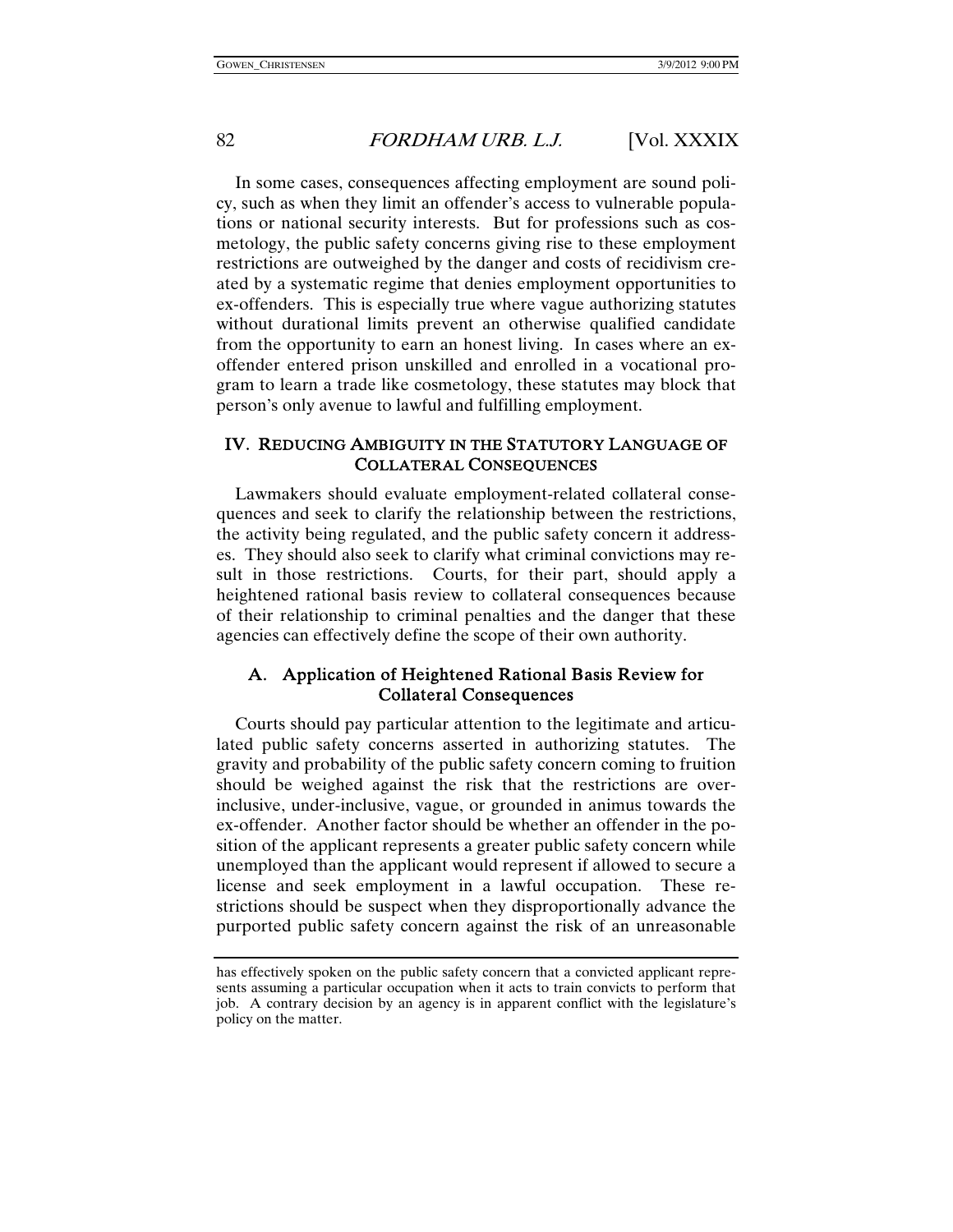application. Pure animus toward ex-offenders without articulating a public safety concern is not a legitimate government interest and does not support scrutiny under a heightened rational basis review. These individuals have paid their debt to society. Alternatively, courts could recognize the inherently punitive nature of blanket criminal restrictions and review them for violations of constitutional protections such as double jeopardy and the ex post facto clause.<sup>69</sup>

Under the law regulating plumbers in Rhode Island, a plumber may lose his license after a felony conviction that has virtually no relationship to his regulated activity:

The director of labor ... shall revoke the license of any master plumber . . . or journeyperson plumber . . . after a hearing when the weight of the evidence establishes . . . any licensee . . . is convicted of a felony.70

The broad implications of this statute means that if a person commits a felony, such as promoting gambling by bookmaking at a race track,71 that person would be prevented from practicing his or her profession—even though the crime and the regulated activity are virtually unrelated and the risk to public safety is exceedingly low. Here, it appears the restriction is over-inclusive, disproportionately severe compared to any articulable public safety concern, and appears to be based purely on animus towards convicted felons. The court should require the legislature to articulate its public safety concerns relative to the criminal offenses it finds relevant. Far too many crimes are classified as felonies to apply a single public safety concern to each of them identically.

#### B. Reducing Ambiguity with Clear and Concise Language

Lawmakers should ensure that statutory language is clear and unambiguous to cabin the authority of regulatory agencies and to ensure that public safety concerns are being addressed without unnecessarily restricting opportunities to those who need them. Generally, a statute is unconstitutionally vague as to violate due process when its language fails to convey a sufficiently definite warning that certain con-

 <sup>69.</sup> Cummings v. Missouri, 71 U.S. (4 Wall.) 277, 325–26 (1866) ("[A]n ex post facto law is . . . one which imposes a punishment for an act which was not punishable at the time it was committed; or imposes additional punishment to that then prescribed; or changes the rules of evidence by which less or different testimony is sufficient to convict than was then required.").

<sup>70.</sup> R.I. Gen. Laws § 5-20-27 (2011).

 <sup>71.</sup> Id. § 11-19-14.1.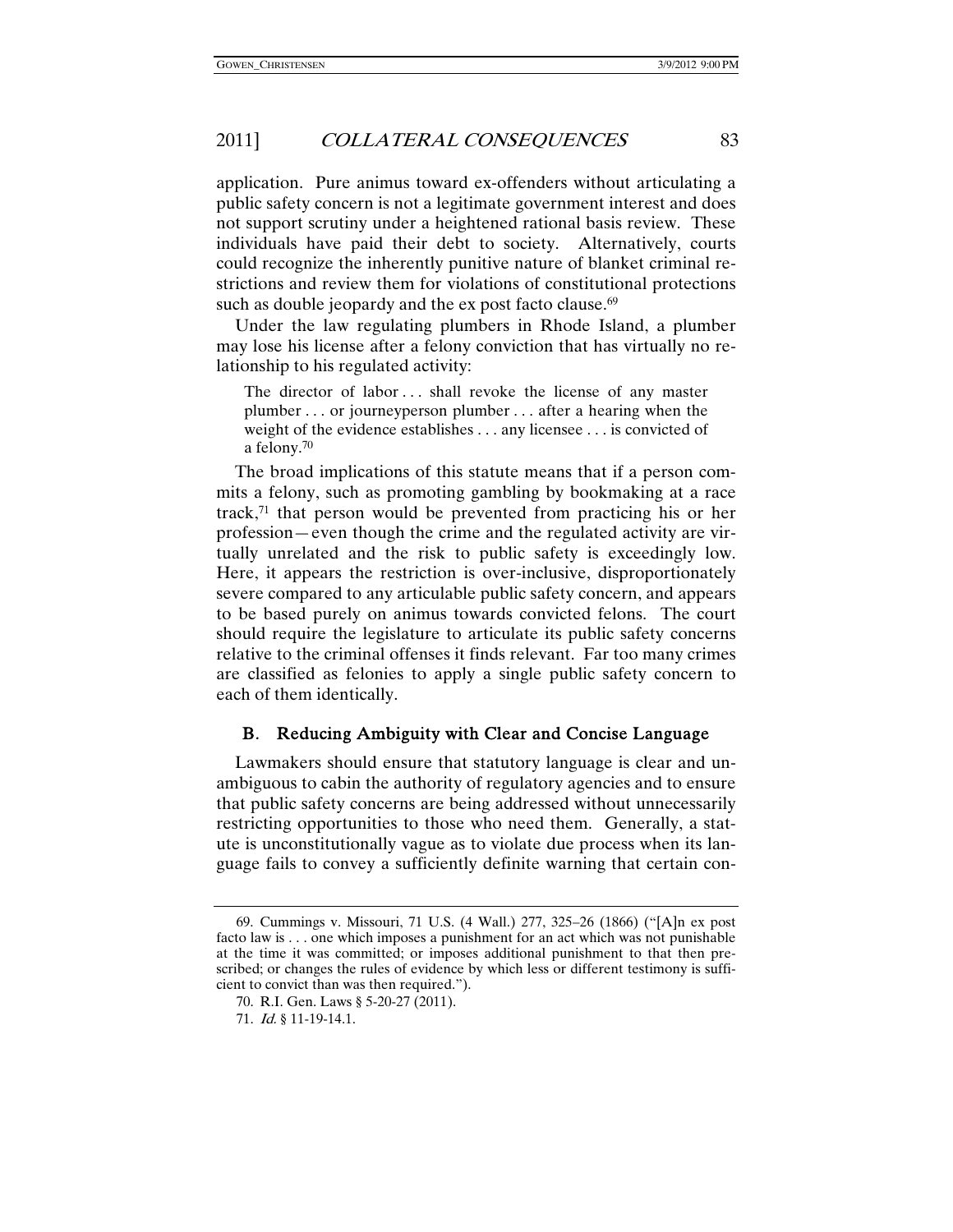duct is proscribed when "measured by common understanding and practices or where its language is such that people of common intelligence must necessarily guess at its meaning."72 Alarmingly, many statutes fail to identify specifically which crimes will cause a particular consequence. Instead, many statutes rely on phrases without a specific legal definition. Judges may be competent to determine the meaning of these phrases after the conduct has occurred and attorneys have briefed both sides of the question, but the same cannot be said of a "person of common intelligence" before the act or during plea negotiations for a crime such as bookmaking at a racetrack. Phrases such as "good moral character," "crimes of moral turpitude," "violent crimes," or "crimes against children" provide little guidance as to what crimes actually qualify. Indeed, they often have no discernible relationship to the regulated activity.

In Nebraska, the statute governing landscape architecture licenses states:

Any applicant or landscape architect convicted of a felony, or other criminal offense, under state law, federal law or the law of another jurisdiction, and which if committed in this state would have constituted a felony under the state law, may be held in violation of the Code of Practice promulgated by the State Board of Landscape Architects if, in the opinion of the Board, the events and circumstances leading to the conviction indicate a condition which would affect the competency of the registrant to serve the life, health, and property of the public. 73

Phrases like "a condition, which would affect the competency of the registrant to serve the life, health, and property of the public" provide no guidance in determining what crimes will prevent an applicant from registering with the board. These vague qualifying phrases also make the job of a defense attorney trying to advise his client on a plea and the potential effects of conviction next to impossible. Given the broad authority delegated to the board, predicting the legal effect of a conviction is unworkable unless lawmakers explicitly cite the qualifying crimes and exclude the rest. This clarification would give the public fair notice and reserve the exercise of this qua-

<sup>72. 16</sup>B AM. JUR. 2D Constitutional Law § 972 & n.4 (2011) (citing Keyishian v. Bd. of Regents of Univ. of State of N.Y., 385 U.S. 589 (1967); Ga. Pac. Corp. v. Occupational Safety & Health Review Comm'n, 25 F.3d 999, 1005 (11th Cir. 1994); Wotton v. Bush, 261 P.2d 256 (Cal. 1953); Trio Distrib. Corp. v. City of Albany, 143 N.E.2d 329, 332 (N.Y. 1957); State v. Abner, 334 N.E.2d 530, 534–35 (Ohio Ct. App. 1974)).

 <sup>73. 231</sup> NEB. ADMIN. CODE § 8-005.05 (2011) (emphasis added).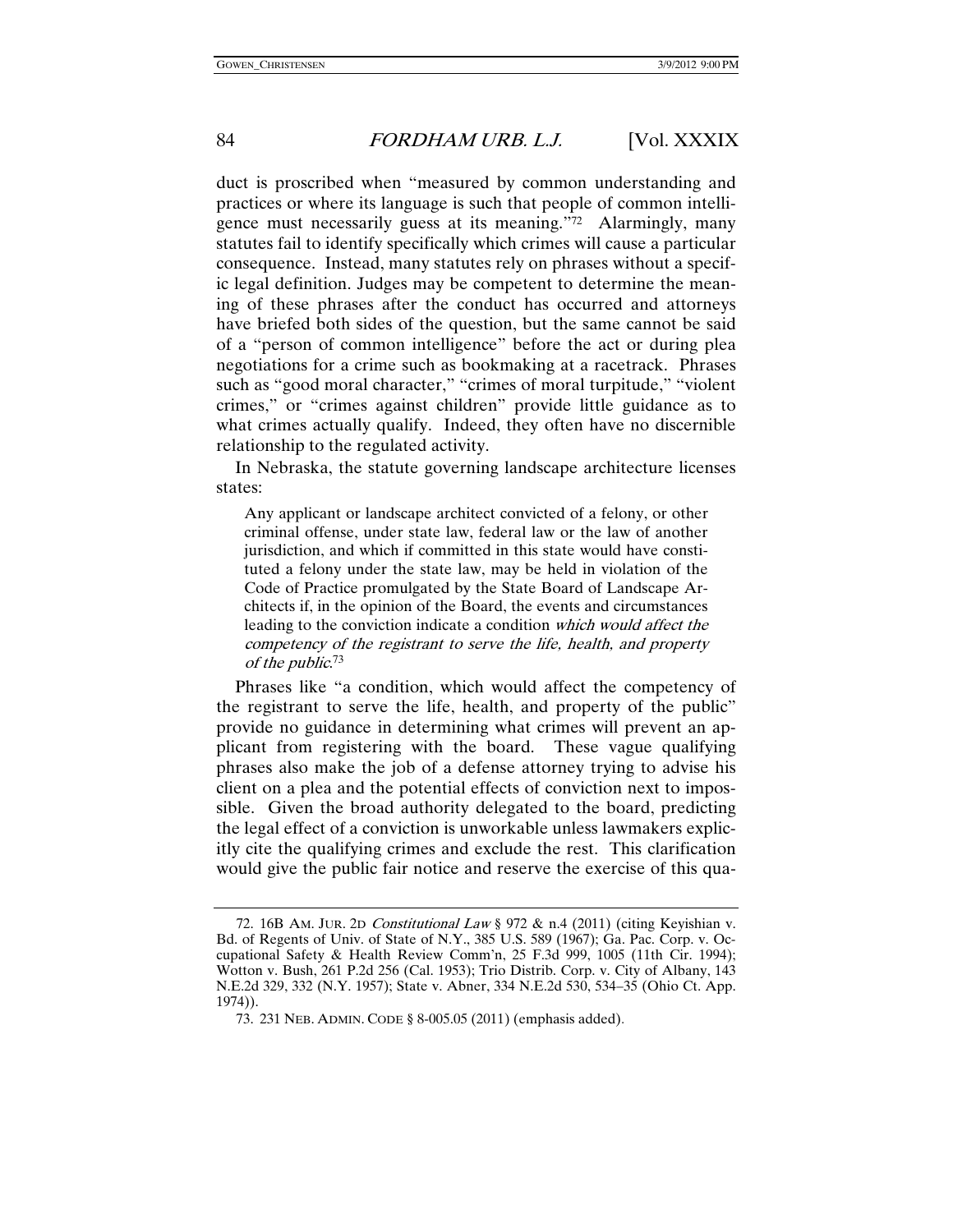si-criminal legislative function to the elected representatives in the state legislature.

#### C. Providing Clear, Identifiable Expiration Dates for Penalties

Additionally, statutory consequences should specify the duration of the restriction to better align the gravity and probability of the public safety concern with the prior conviction and balance it against the public harm that may result from the systematic marginalization of convicted persons. To date, the vast majority of the statutes reviewed by the ABA team provide no expiration date, creating a presumption that these denials may be permanent.

Although the initial marginalization of an ex-offender may benefit public safety, eventually such exclusion will result in diminishing and negative returns. Ex-offenders are deprived of honest sources of income, are systematically disenfranchised, and finally become burdens on the community by relying on welfare or engaging in recidivist criminal activity. Determining the duration of an ex-offender's stigmatization should account for these diminishing and negative returns, as well as the risk of danger the ex-offender poses that prompted the restriction in the first place. A recent study from Carnegie Mellon University shows that ex-offenders who go longer than three years without an additional arrest are no more likely than any other person to commit a crime.74 Providing expiration dates to the consequences will also motivate ex-offenders to wait out their suspension rather than return to criminal activity.

#### V. ETHICAL OBLIGATIONS AND RESPONSIBILITIES OF DEFENSE **ATTORNEYS**

A primary goal of the ABA study is to provide defense attorneys with a tool for use in effectively counseling defendants who are considering guilty pleas. When used as a source for information on potential consequences, it may also allow attorneys to better craft plea agreements. In the wake of *Padilla v. Kentucky*, the question remains of whether defense counsel is obligated to affirmatively advise clients on the broad range of collateral consequences outside the context of

 <sup>74.</sup> Alfred Blumstein & Kiminori Nakamura, "Redemption" in an Era of Widespread Criminal Background Checks, 263 NIJ J. 10 (2009), available at http://www.ncjrs.gov/pdffiles1/nij/226870.pdf (noting the correlation between the timeframe an ex-offender is likely to recidivate depends on the age of the offender at the time of his first crime and the type of crime committed).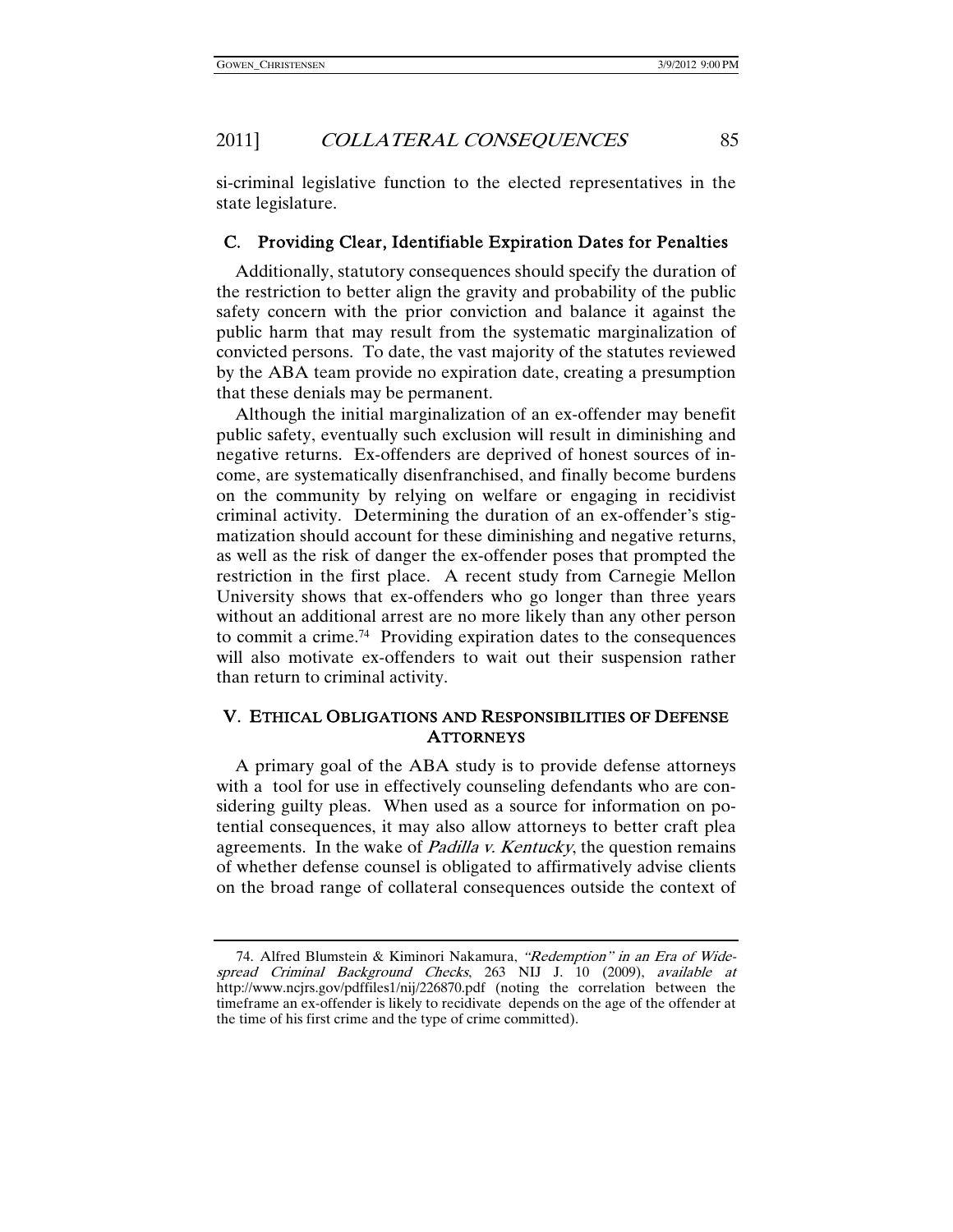immigration.<sup>75</sup> The Court's shift in focus from "collateral" to "integral" provides an opportunity to re-examine obligations counsel has during the plea bargaining process—especially as it relates to advising clients about the potential collateral consequences of an offered plea.76

With the aid of the ABA Study and other state and federal studies, defense counsel will have tools to use in working toward achieving the aspirations that Justice Stevens articulated in his Padilla opinion. With sources for systematic review, they will be aided in affirmatively advising clients of likely consequences of a particular conviction without creating an untenable burden for over-worked and resourcedeprived criminal defense attorneys.77 Accordingly, advising and consulting with clients regarding the collateral consequences of conviction will become not only preferable given the inherent duties incumbent upon defense counsel and evolving norms of professional standards—it will be eminently practical.

The role of defense counsel extends far beyond the narrow confines of establishing guilt or innocence. Indeed, the ABA Standards for Criminal Justice on the Function of Defense Counsel note "[t]he basic duty defense counsel owes to the administration of justice . . . is to serve as the accused's counselor and advocate with courage and devotion and to render effective, quality representation."78 An attorney who ignores collateral consequences—which can often be more severe and enduring than criminal sentences—ignores a central component of his duty to the accused. These consequences not only affect clients individually, but they also reach their families and society collectively. Furthermore, when considering that 95% of criminal

 <sup>75.</sup> Consider a recent Symposium entitled Padilla and the Future of the Defense Function, sponsored by the National Association of Criminal Defense Lawyers (NACDL) and the National Legal Aid and Defender Association (NLADA), and cosponsored by the ABA Criminal Justice Section Task Force on Comprehensive Representation Materials.

<sup>76</sup>. See Stephanos Bibas, Regulating the Plea-Bargaining Market: From Caveat Emptor to Consumer Protection, 99 CALIF. L. REV. 1117 (2011) (discussing Padilla's acknowledgment of the importance of the plea bargaining process and advocating for further regulation); Gabriel J. Chin, Making Padilla Practical: Defense Counsel and Collateral Consequences at Guilty Plea, 54 HOW. L.J. 675 (2011) (advocating for a professional standard of competence requiring affirmative advice as to collateral consequences).

 <sup>77.</sup> Chin, supra note 76, at 677–78.

 <sup>78.</sup> ABA STANDARDS FOR CRIMINAL JUSTICE, THIRD EDITION: PROSECUTION FUNCTION AND DEFENSE FUNCTION, Standard 4–1.2(b) (1993) (emphasis added), available at http://americanbar.org/content/dam/aba/publications/criminal\_justice\_ standards/prosecution\_defense\_function.authcheckdam.pdf.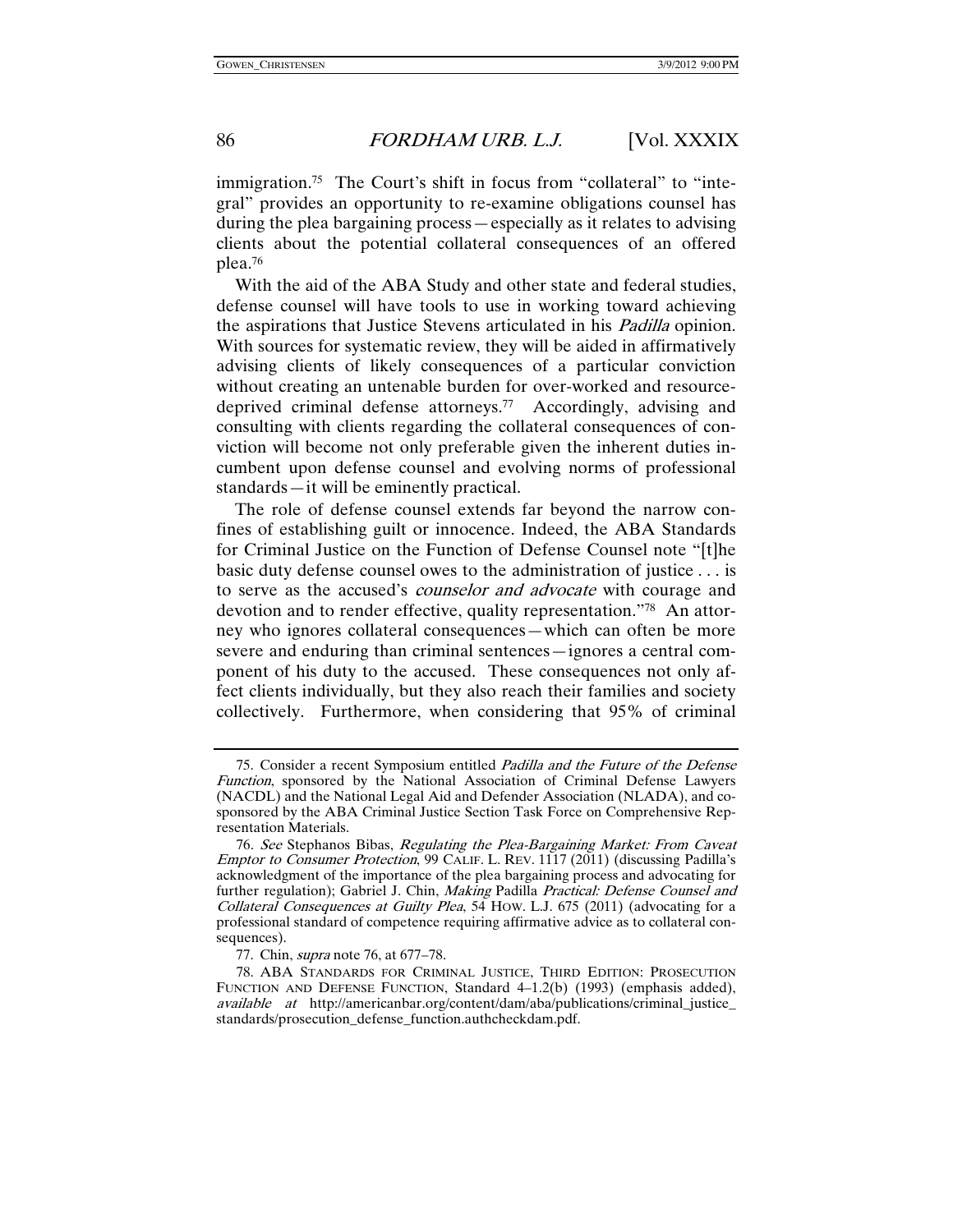convictions are obtained through guilty pleas,79 counsel's duty to competently advise clients on the likely consequences of those pleas is irrefutable.

The plea negotiation does not exist in a vacuum of traditional criminal sanctions. Rather, the negotiation must account for and incorporate a clear analysis of the consequences and a strategy to mitigate them. Recognizing this, the ABA Criminal Justice Standards on Pleas of Guilty instruct defense counsel to "determine and advise the defendant, sufficiently in advance of the entry of any plea, as to the possible collateral consequences that might ensue from entry of the contemplated plea."80 In light of the effects consequences have on an individual, and thus their role in the sentence itself, the ABA Standards for Criminal Justice on Collateral Sanctions and Discretionary Disqualification of Convicted Persons suggests that "[t]he legislature should authorize the sentencing court to take into account, and the court should consider, applicable collateral sanctions in determining an offender's overall sentence."81 Accounting for the importance and severity of consequences and recognizing their bargaining value in the plea negotiation process requires close communication with the client and affirmative advice. Ethical and professional obligations mandating these practices are important steps towards achieving the goal of an integrated criminal defense.82

Public defenders and legal services organizations have long experimented with and advocated for an integrated approach to client representation.83 Holistic defenders provide services designed to address

pdf/t5462004.pdf (last visited Nov. 2, 2011))).

<sup>79</sup>. See, e.g., Gabriel J. Chin & Richard W. Holmes, Effective Assistance of Counsel and the Consequences of Guilty Pleas, 87 CORNELL L. REV. 697, 698 & n.2 (2002) (noting that "[m]ore than ninety percent of dispositions on the merits of criminal prosecutions are convictions, and more than ninety percent of convictions result from guilty pleas" (citing Bureau of Justice Statistics, U.S. Dep't of Justice, Sourcebook of Criminal Justice Statistics 1999, at 432-33 tbl.5.32 (2000))); see also Bibas, supra note 79, at 103  $\&$  n.2 (observing that more than 95% of felony adjudications in state courts are resolved via guilty pleas (citing *Sourcebook of Criminal Justice Sta*tistics Online, Table 5.46.2004, BUREAU OF JUSTICE STATISTICS, DEP'T OF JUSTICE, http://www.albany.edu/sourcebook/

 <sup>80.</sup> ABA STANDARDS FOR CRIMINAL JUSTICE, THIRD EDITION: PLEAS OF GUILTY, Standard 14.3.2(f) (1999).

 <sup>81.</sup> ABA COLLATERAL SANCTIONS STANDARDS, supra note 5, standard 19-2.4.

 <sup>82.</sup> For discussion on the topic of "integrated" or "holistic" defense, see McGregor Smyth, Holistic Is Not a Bad Word: A Criminal Defense Attorney's Guide to Using Invisible Punishments as an Advocacy Strategy, 36 U. TOL. L. REV. 479 (2005).

<sup>83.</sup> See, e.g., The Center For Holistic Defense, a project of the Bronx Defenders, which proposes on its website that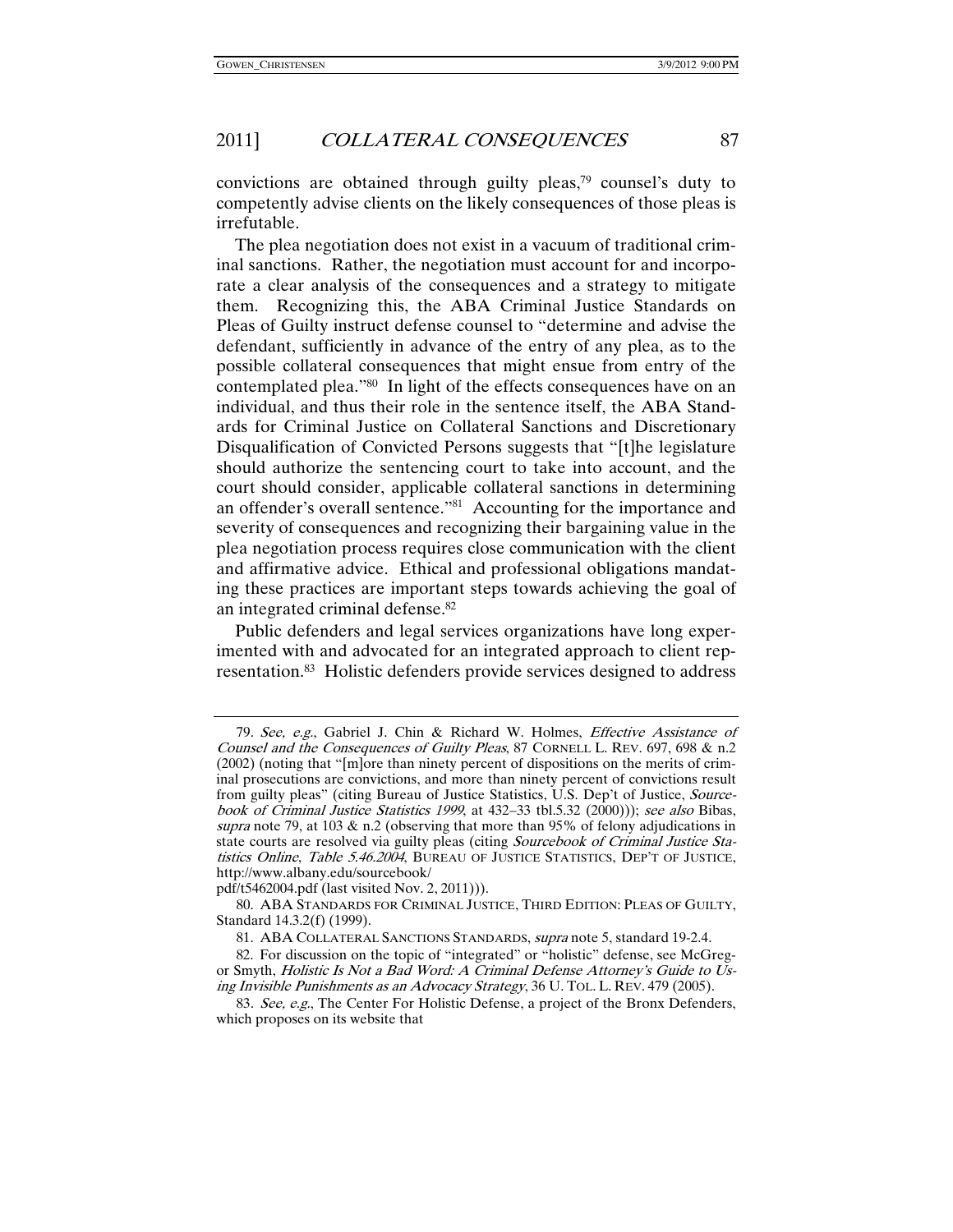substance addiction, mental health issues, immigration consequences, and even civil rights restoration. These services compliment strict legal advocacy by recognizing the additional factors clients struggle with in dealing with the criminal justice system. Even among the private defense bar, a client-centered focus will improve the quality of criminal defense representation. The long experience and success of the holistic defense movement, $84$  combined with the availability of efficient research, should demonstrate that advising clients on collateral consequences is not as burdensome as some have argued.

Effectively utilizing the ABA Study and other studies will require the defense attorney to implement a routine practice that includes gathering basic background information from a client and applying that knowledge to identify relevant consequences, as well as the goals and concerns of the client. Gathering this information should include, at minimum, a set of intake questions designed to collect information about the client's background and career ambitions and alert the attorney to significant and known potential consequences.85 It should also help guide the attorney's discussions with the client to locate less notorious consequences that are of particular interest to the client. For instance, if counsel learns that the client holds any sort of occupational license, the attorney must consider the likely impact of a guilty plea on that license. The same holds true for issues regarding child custody, public housing eligibility, and benefits. This information, together with research using such tools as the ABA Study, will substantially reduce any perceived burden upon defense counsel while allowing for an informed analysis of the most likely and relevant consequences a particular client will face.86

[t]he key insight of holistic defense is that to be truly effective advocates for our clients, we as defenders must broaden the scope of our work to include both the collateral consequences of criminal justice involvement as well as the underlying issues, both legal and nonlegal, that have played a part in driving our clients into the criminal justice system in the first place.

85. Chin, supra note 76.

What is Holistic Defense, CTR. FOR HOLISTIC DEF., http://www.holisticdefense.org/ what\_is\_holistic\_defense/ (last visited Oct. 31, 2011).

<sup>84</sup>. See, e.g., Internal Exile: Collateral Consequences of Conviction in Federal Laws and Regulations, ABA COMM'N ON EFFECTIVE CRIMINAL SANCTIONS & PUB. DEFENDER SERV. FOR D.C. (Jan. 2009), http://www.pdsdc.org/Resources/Publication /Collateral%20Consequences%20of%20Conviction%20in%20Federal%20Laws%20 and%20Regulations.pdf.

<sup>86</sup>. See Chin, supra note 76, at 690–91.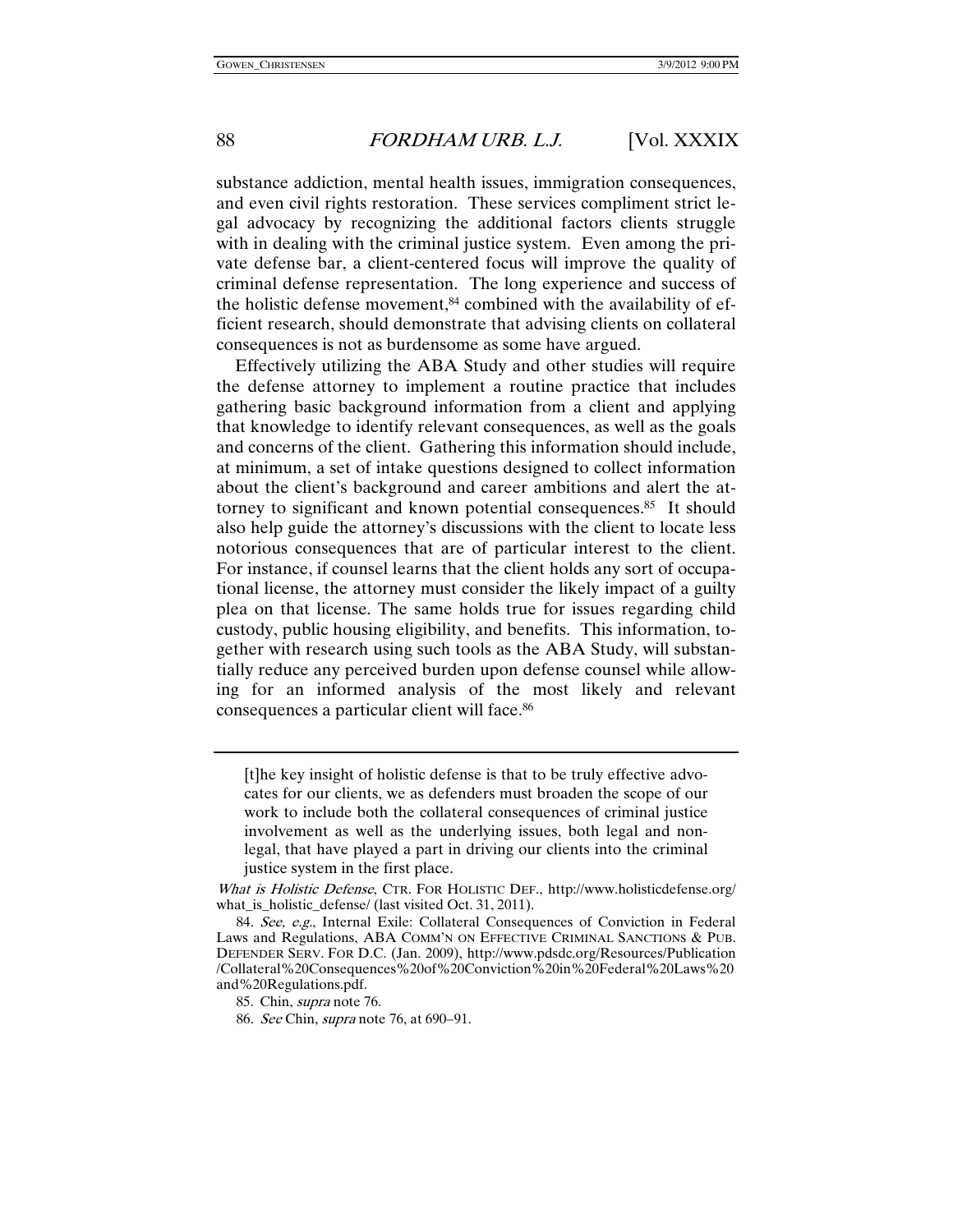Asking a short list of questions can provide defense counsel with the information needed to identify important individual collateral consequences in a timely manner.87 The advantage of a tailored analysis over a static "cheat-sheet" is that the advice becomes affirmative and individualized, allowing the defendant to make an informed decision. At a minimum, the attorney should ask the following questions during the initial interview with the client:

- How are you currently employed, or how do you currently earn a living?
- Do you currently or are you likely in the future to reside in public housing?
- Do you currently or are you likely in the future to receive food stamps or other benefits, such as unemployment or Social Security?
- Are you a citizen of the United States?
- Do you hold any licenses, permits or government contracts?
- What are your goals for future employment?
- Do you have any children, or do you serve as a foster parent?88

While it is impossible to provide advice as to every consequence that flows from any given conviction (and indeed to do so would reduce the meaningfulness of such advice in light of the overwhelming amount of information), focused questionnaires will enable practitioners to identify and advise about likely consequences for any particular client.

#### **CONCLUSION**

When confronted with a potential plea, an in-custody client's immediate concern may well be securing the shortest jail or prison term possible. However, as the conversation between client and attorney continues, that concern often immediately segues into questions regarding the impact on employment, housing, food stamps, and many other rights and benefits. Moreover, a considerable number of criminal cases resolve with no actual imprisonment. Often, individuals who have no significant criminal history will be offered probationary pleas as a matter of course—an option that a client, whether in or out of custody, will typically view as preferable to a "roll of the dice" at

<sup>87</sup>. See id. at 688–90.

 <sup>88.</sup> These questions are adapted from Professor Chin's work, but are phrased somewhat differently and omit references to firearms.